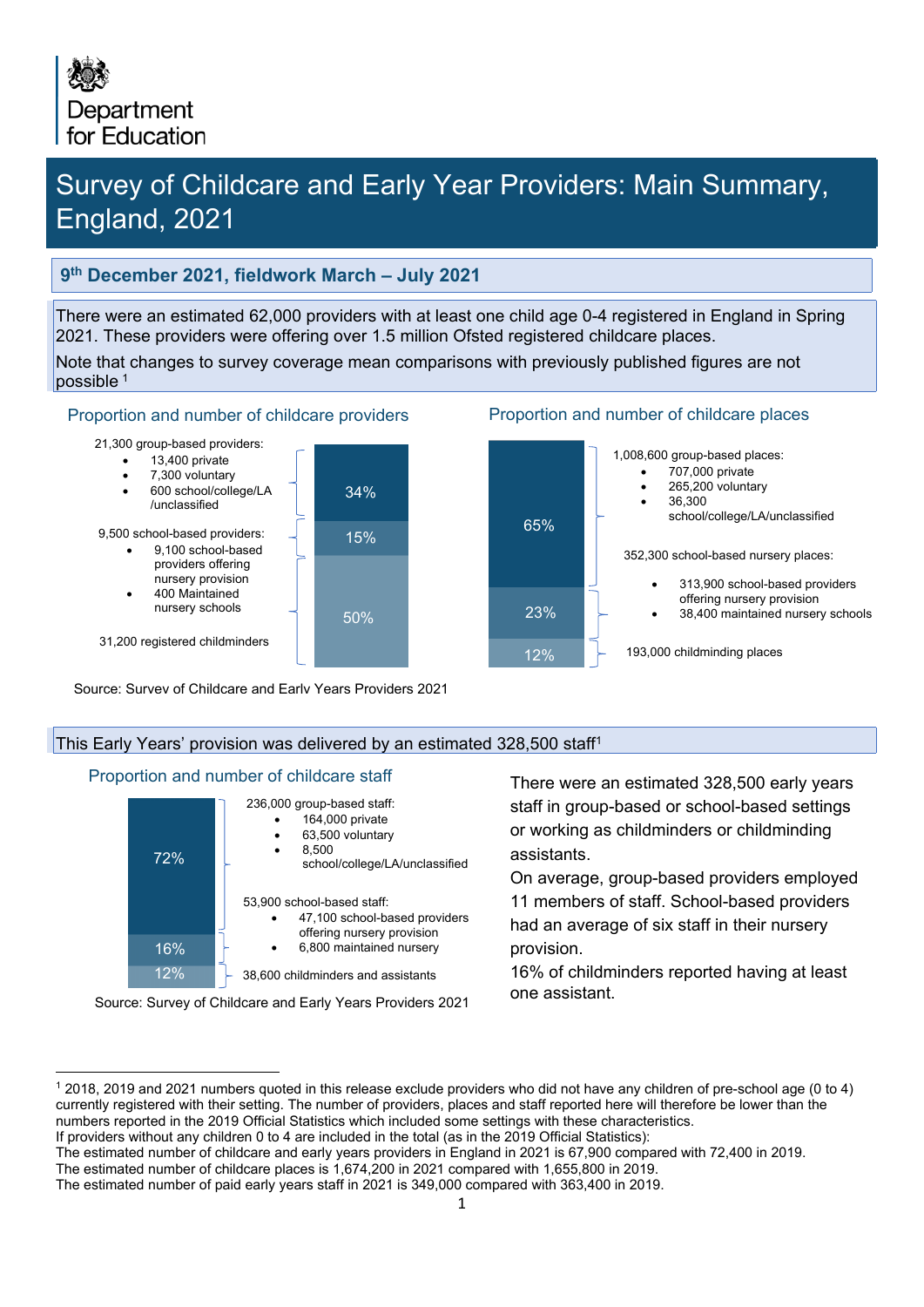### Contents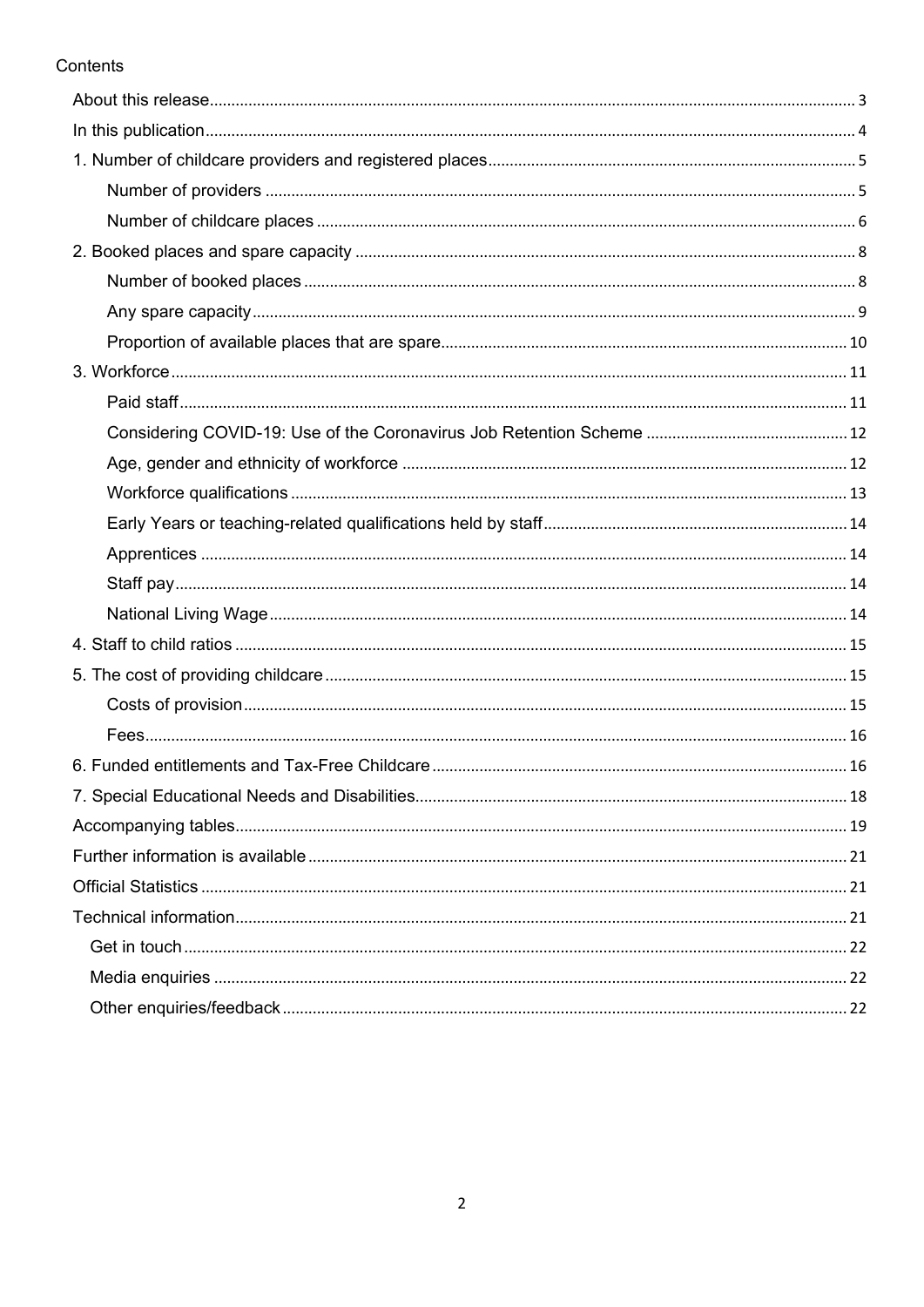### <span id="page-2-0"></span>**About this release**

This bulletin provides important information on childcare and Early Years provision in England from the Department for Education (DfE)'s Survey of Childcare and Early Years Providers. This includes representative survey data on: attendance and spare capacity within childcare settings; providers offering of funded places; staff qualifications and pay; and the reported costs of providing childcare.

The 2021 Survey of Childcare and Early Years Providers was a mixed mode survey that could be completed either online or on the telephone. Fieldwork took place between March and July 2021 and covered: group-based providers (private and voluntary); school-based providers (those offering nursery provision and maintained nursery schools); and childminders. The sample was drawn from two sample frames: group-based providers and childminders registered with Ofsted as of July 2020 (timing consistent with previous years) and school-based providers from the January 2020 Schools Census, which was the most up-to-date sample frame for school-based providers available at the time of the survey in 2021.

#### **Defining childcare providers**

The study included:

**Group-based providers** (identified from the Ofsted register): childcare providers registered with Ofsted and operating in non-domestic premises. Eligible group-based provision included full day and sessional care for children below school age. The two main types of group-based providers included in this report are:

- Private group-based providers: These are private companies (both for profit and not for profit) that include employer-run childcare for employees.

- Voluntary group-based providers: These are voluntary organisations, including community groups, charities, churches or religious groups.

**School-based providers** (identified from the School Census). This covers nursery provision in schools. The two types of school-based providers are:

- School-based providers offering nursery provision: These are state-funded and independent schools which offer nursery classes.

- Maintained nursery schools: These are state-funded nursery schools.

**Childminders** (identified from the Ofsted register): Ofsted-registered childminders providing Early Years care and operating in domestic settings, not including those registered with an agency.

More information is provided in the technical report published alongside this release.

**Comparison between 2021 release and previous publications** 

The analysis presented in the 2021 release excludes any providers who, on answering the survey, did not have any children of pre-school age (0 to 4) currently registered with their setting. Figures reported for 2018 or 2019 in this release also exclude these providers and so may differ from previously published figures for these years.

Any comparisons between 2021 and previously published data from other years, which includes some providers with no children of pre-school age, should not be made.

More information on the number of providers excluded from analysis in each year can be found in the accompanying technical report.

The 2018 and 2019 statistical releases contained a small number of errors relating to the proportion of staff qualified to different levels and staff earning below the national living wage (2018 and 2019), and proportion of early years staff by age group and average number of registered places (2019 only). These publications have been republished with corrected data.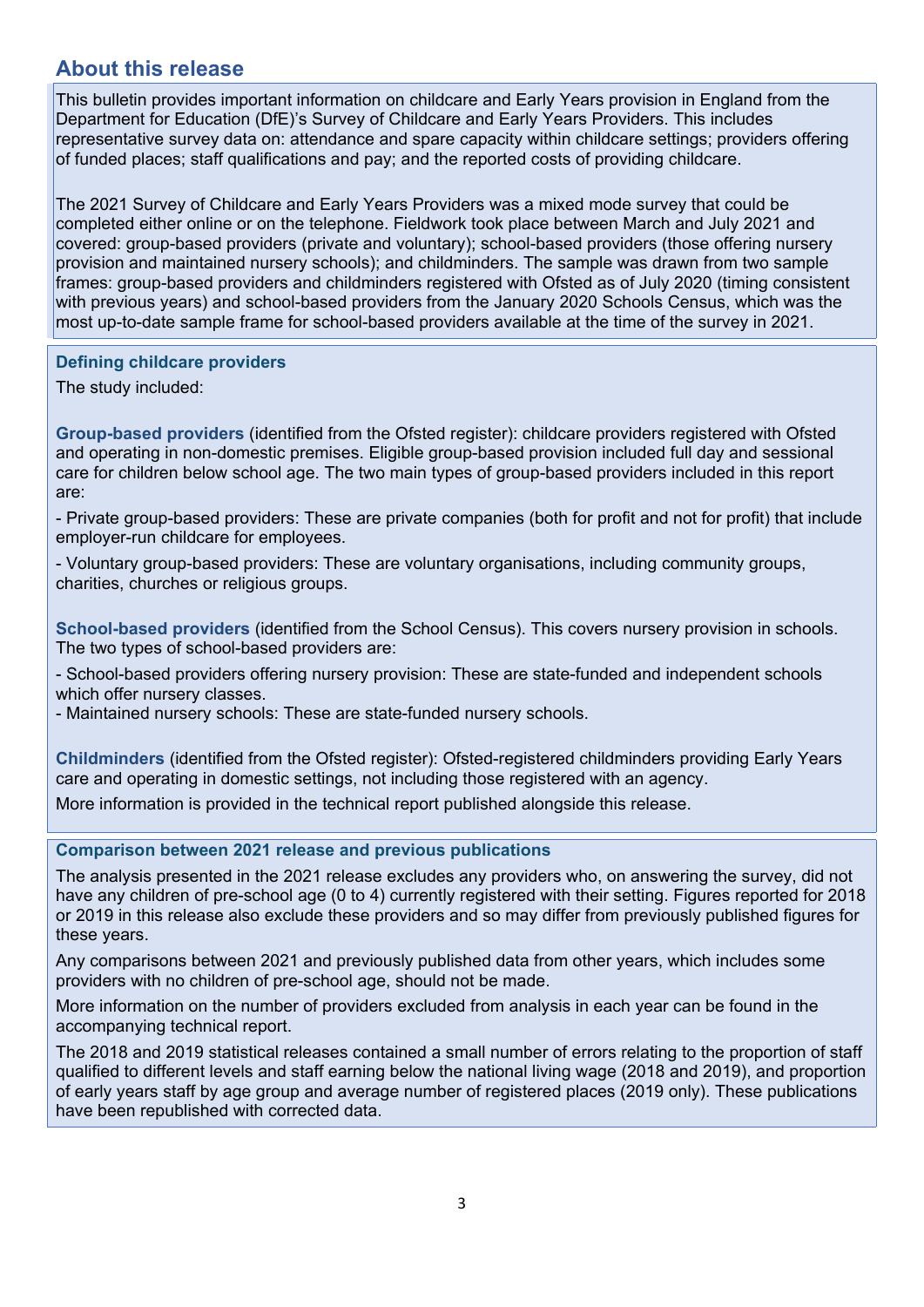#### **Testing for statistical significance**

This release presents time trends across 2018, 2019 and 2021 for some key measures. Reported differences in means or percentages between 2019 and 2021 have been tested for statistical significance. Where change over time is reported on in the text, these changes are statistically significant at the 5% level unless otherwise stated. Any differences observed at the 5% level are sufficiently large that there is no more than a 5% probability of them occurring by chance rather than as a result of genuine change in the underlying population.

Figures in following tables have been tested for statistically significant differences between 2019 and 2021 for SBPs, GBPs and CMs: Table 4a and 4b, Table 14, Table 15, Table 16, Table 17, Table 34, Table 35.

It is not possible to test changes in population figures (Table 1, Table 5a and 5b, Table 12) for statistical significance as these are weighted data calibrated to a known population total.

Where comparisons are made between different types of provider in 2021, for example comparing the average number of places offered by private and voluntary group-based providers, these differences between providers have not been tested for statistical significance.

#### **A note on the estimates**

Population estimates in this Bulletin have been rounded to the nearest 100. Percentages may not add up to 100% and grossed figures may not add up to the total.

#### **The impact of COVID-19**

Fieldwork for the 2021 survey took place between March 2021 and July 2021 when Early Years' settings were still experiencing some disruption as a result of the COVID-19 pandemic which began in early 2020. Although the majority of settings will have been open and operating as usual by March 2021 (following a period of enforced closure between March and June 2020), settings' operations may still have been affected. Settings may have been experiencing temporary closure as a result of COVID infection, had children or staff members who were having to self-isolate as a result of infection or being a close contact of someone who was infected or had members of staff on furlough as part of the government's Coronavirus Job Retention Scheme which ran until 30<sup>th</sup> September 2021.

To try to obtain as accurate a picture as possible of available childcare provision in 2021 providers were invited to complete the survey if they had been open and offering relevant childcare in the last 30 days, even if their setting was temporarily closed at the time of interview. Settings that were open were asked to think about their current situation whilst settings temporarily closed at the time of interview were asked to answer with reference to the last term-time day on which they were open. Only 1% of responding settings were temporarily closed at the time of interview.

This report highlights some instances of significant change between 2019 (before the start of the pandemic) and 2021. However, it is not possible using this data alone to determine the cause of these changes or to say to what extent, if any, the observed change is the result of the COVID-19 pandemic or other factors.

Further details of the proportion of providers affected by staff or children self-isolating, or operating with restricted opening because of the pandemic, can be found in the 2021 Technical Report.

### <span id="page-3-0"></span>**In this publication**

The following have been made available alongside this publication:

- Main tables
- LA Fees official statistics summary
- LA Fees tables
- Technical report

The data underlying this statistical bulletin will be made available for onward analysis by external third parties from early 2022. Should you wish to explore applying for access to this data, please contact [data.sharing@education.gov.uk](mailto:data.sharing@education.gov.uk) to discuss this further.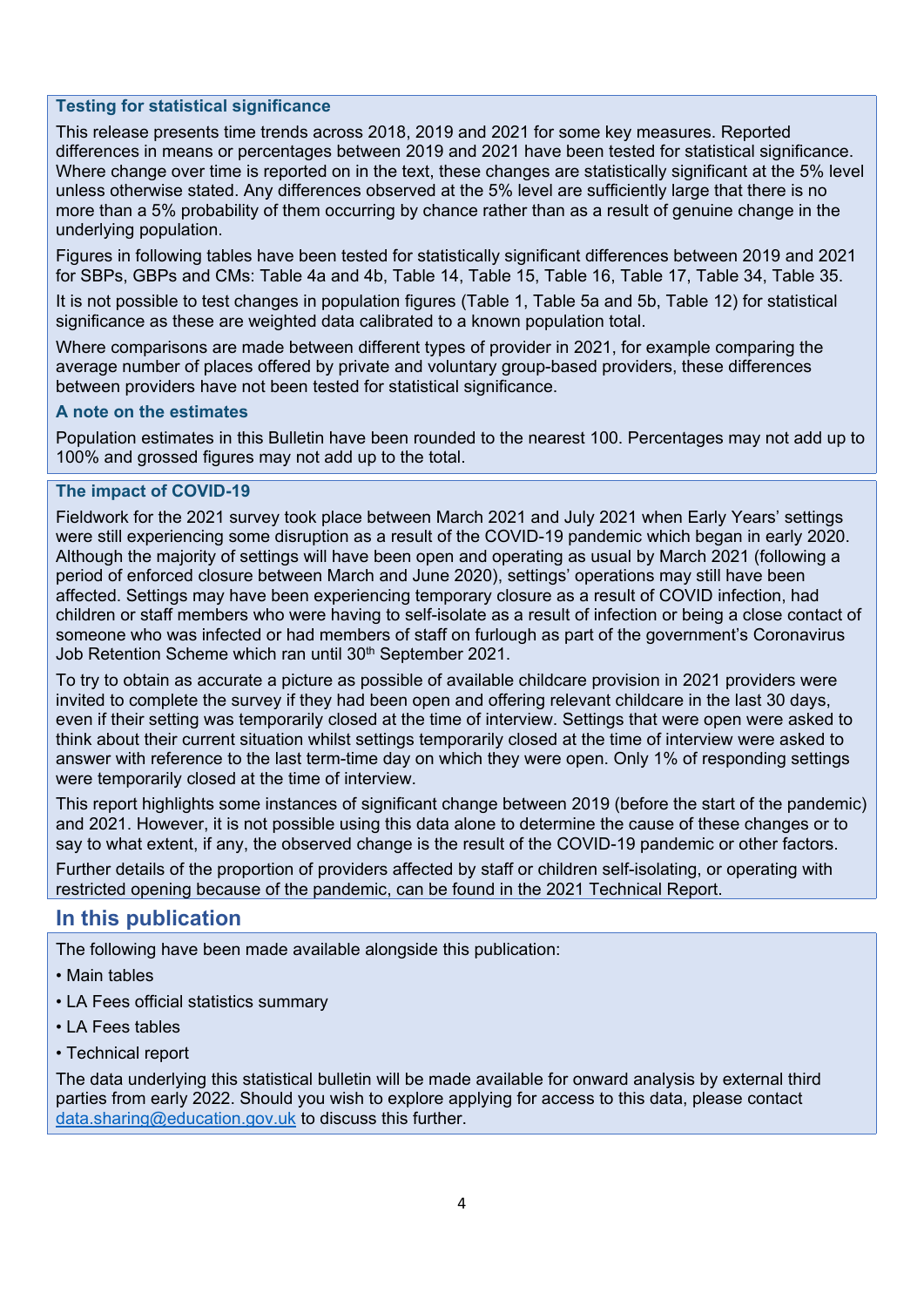### <span id="page-4-1"></span><span id="page-4-0"></span>**1. Number of childcare providers and registered places Number of providers**

The [2](#page-4-2)021 Survey estimated there to be 62,000 Early Years providers in total, made up of<sup>2</sup>:

- 21,300 group-based providers;
	- o 13,400 private group-based providers
	- o 7,300 voluntary group-based providers
	- $\circ$  600 school/college/Local Authority/other unclassified group-based providers<sup>[3](#page-4-3)</sup>
- 9,500 school-based providers;
	- o 9,100 school-based providers offering nursery
	- o 400 maintained nursery schools; and
- 31,200 childminders

In 2019, comparable estimates show there were 66,000 providers made up of:

- 21,900 group-based providers;
	- o 13,200 private group-based providers
	- o 8,000 voluntary group-based providers
	- o 700 school/college/Local Authority/other unclassified group-based providers
- 8,900 school-based providers;
	- o 8,500 school-based providers offering nursery
	- o 400 maintained nursery schools; and
- 35,100 childminders

Figure 1 shows that the drop in the number of providers between 2019 and 2021 is largely driven by a reduction in the estimated number of childminders from 35,100 in 2019 to 31,200 in 2021. The number of group-based and school-based providers was more stable between these two years.[4](#page-4-4)

These numbers of providers are based on representative survey estimates. Numbers reported here will be slightly lower than the number of group-based providers and childminders on the Ofsted register (excluding those appearing only on the Voluntary Childcare Register), and the number of schools in the School Census - the three lists from which the survey sample was drawn. This is because providers who are on the Ofsted register but do not *currently* have any children 0-4 registered at the setting have been excluded

<span id="page-4-2"></span><sup>2</sup> 2018, 2019 and 2021 numbers quoted in this release exclude providers who did not have any children of pre-school age (0 to 4) currently registered with their setting. The number of providers reported here will therefore be lower than the number of providers reported in the 2019 Official Statistics which included some settings with these characteristics. If providers without any children 0 to 4 are included in the total (as in the 2019 Official Statistics) the estimated number of childcare and early years providers in England in 2021 is 67,900 (compared with 72,400 in 2019).

<span id="page-4-3"></span><sup>&</sup>lt;sup>3</sup> Group-based provider types included private, voluntary and school/college/LA/other unclassified. The third category is not presented elsewhere in this report but is included in the overall group-based provider total. Hence, figures for private and voluntary group-based provider types do not sum to the total of all group-based providers.

<span id="page-4-4"></span> $^4$  Differences between 2019 and 2021 have not been tested for statistical significance because they are estimated numbers based on known totals.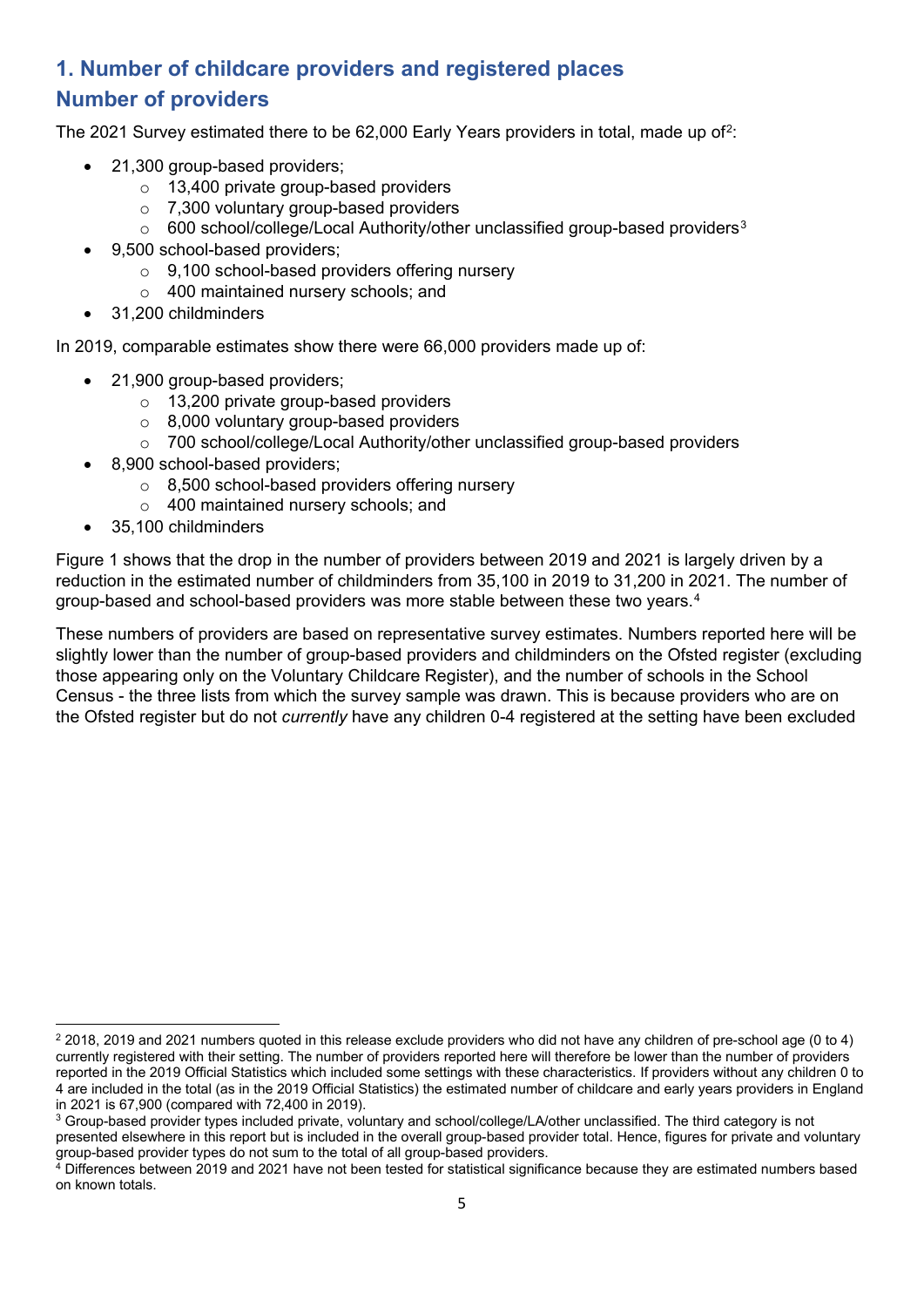#### **Figure 1: Number of childcare providers and Early Years providers by type**

England, 2018, 2019 and 2021



(Values rounded to nearest 100) Source: Survey of Childcare and Early Years Providers 2018, 2019, 2021

### <span id="page-5-0"></span>**Number of childcare places**

The average number of registered childcare places per provider in 2021 - that is the total number of children they can look after at one time - remains broadly consistent with 2019 for all provider types (Figure 2 and Tables 4a and 4b).<sup>5</sup> Group-based providers had an average (mean) of 47 registered places, with private group-based providers having 53 registered places and voluntary group-based providers having 37. School-based providers had an average of 38 registered places in 2021, with those offering nursery provision reporting 35 registered places on average and maintained nursery schools reporting 102. Although maintained nursery schools had a high number of places per setting, they represent a small proportion of the school-based provider population overall. Childminders continued to report an average of six registered places in 2021 (Figure 2 and Table 4b).

There has been a significant drop in the average number of registered before school places in schoolbased providers since 2019, from 35 in 2019 to 31 in 2021. The average number of after-school places also fell from 33 in 2019 to 30 in 2021 (Table  $4a$ )<sup>6</sup>.

<span id="page-5-1"></span><sup>5</sup> Large sample sizes mean that the increase in group-based providers' number of registered places from 46 in 2019 to 47 in 2021 is statistically significant.<br><sup>6</sup> The number of before and after-school places reports only on providers who currently have children 0-4 registered at their setting.

<span id="page-5-2"></span>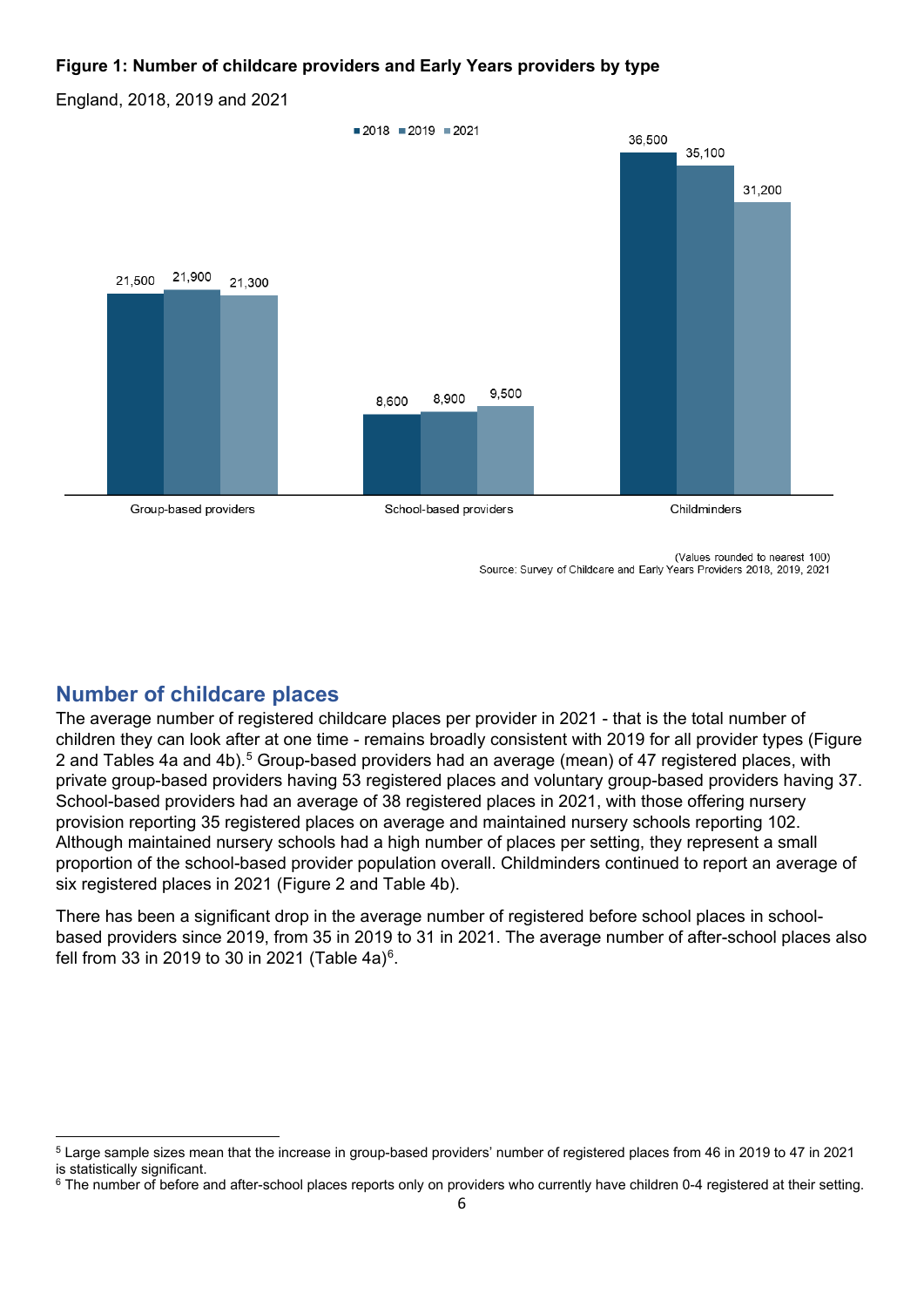#### **Figure 2: Average number of registered childcare places (maximum number of children that can be looked after at one time) per provider**

England, 2018, 2019 and 2021



Source: Survey of Childcare and Early Years Providers 2018, 2019, 2021

The overall number of registered childcare places in England in 2021 is similar to 2019. There were an estimated 1,553,900 childcare places in 2021 compared with 1,546,600 in 2019.[7](#page-6-0) As shown in Figure 3 (and Tables 5a and 5b), the overall number of childcare places has remained stable despite a reduction in the number of childminder places. The reduction in the number of childminders has been offset by small increases in the total number of places reported by group-based and school-based providers.

Please refer to Table 5a to see the total number of before and after school places by school-based provider type.

<span id="page-6-0"></span> $72018$ , 2019 and 2021 numbers quoted in this release exclude providers who did not have any children of pre-school age (0 to 4) currently registered with their setting. The number of booked places reported here will therefore be lower than the number reported in the 2019 Official Statistics which included some settings with these characteristics. If providers without any children 0 to 4 are included in the total (as in the 2019 Official Statistics) the estimated number of childcare and early years places in England in 2021 is 1,674,200 (compared with 1,655,800 in 2019).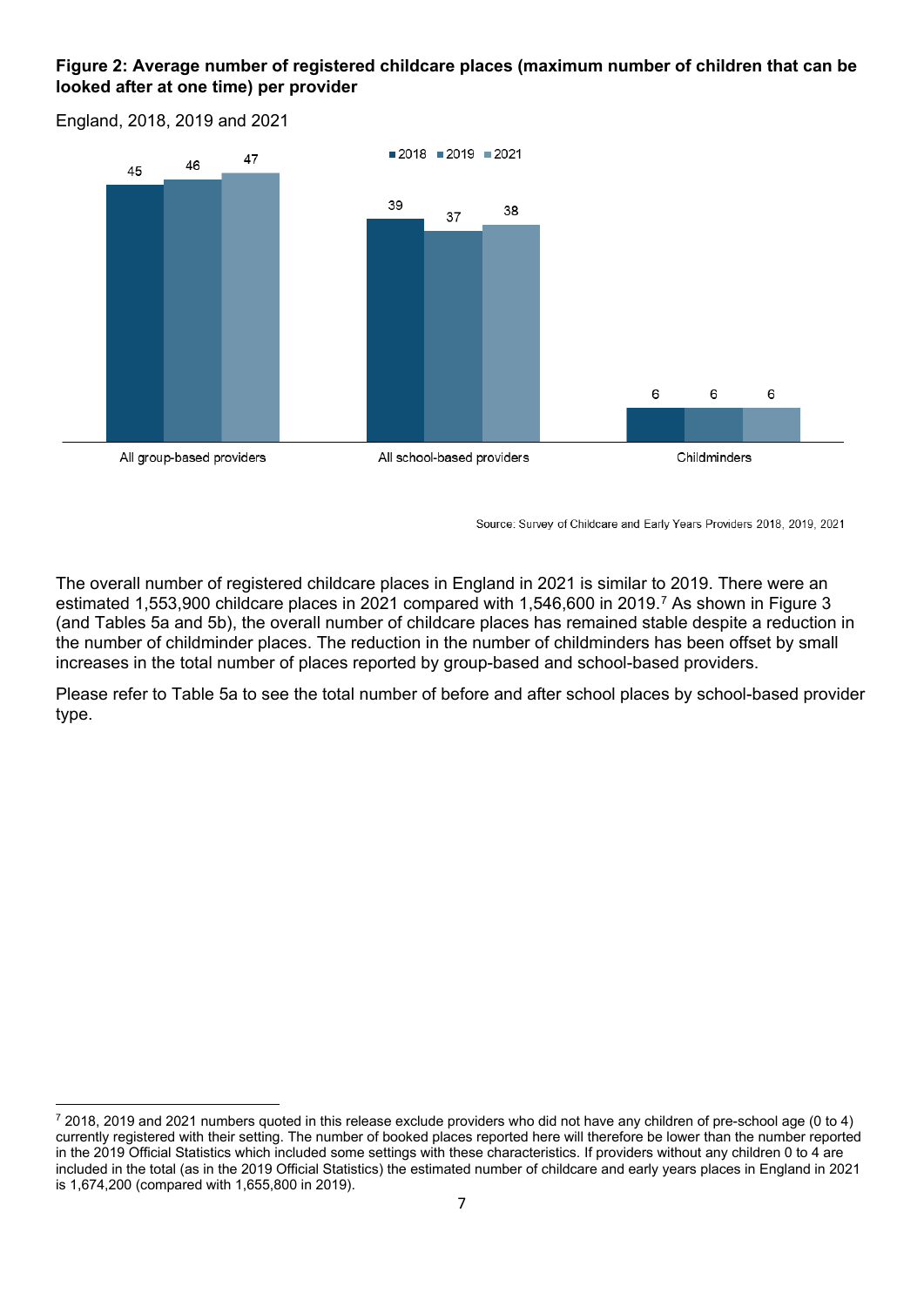#### **Figure 3: Total number of registered childcare places (maximum number of children that can be looked after at one time) by provider type**

England, 2018, 2019 and 2021



Source: Survey of Childcare and Early Years Providers 2018, 2019, 2021

## <span id="page-7-0"></span>**2. Booked places and spare capacity**

### <span id="page-7-1"></span>**Number of booked places**

As well as being asked about the total number of registered places they had, providers were also asked to report how many children were actually booked to attend each type of provision offered<sup>[8](#page-7-2)</sup> (full day, morning and afternoon sessions, before and after school sessions<sup>9</sup>) on a particular day. There was a total of 507,300 full day places booked with group-based providers in 2021, 365,400 booked morning sessions and 293,400 booked afternoon sessions. For school-based providers there was a total of 153,000 full day places booked, 177,800 morning sessions and 128,500 afternoon sessions booked. The total number of full day care places booked with childminders was 79,100 (Figure 4, Table 6a and 6c).

Group-based providers had an average (mean) of 31 children booked for full day sessions, 34 children on average for private group-based providers and 24 for voluntary group-based providers. School-based providers had an average of 21 children booked for full day sessions (20 for school-based providers offering nursery provision and 48 for maintained nursery schools). Each childminder had an average of three children booked (Tables 6b and 6d).

For details of the number of places booked for before and after school care with Early Years providers with pre-school age children registered, see Tables 6a – 6d.

<span id="page-7-2"></span><sup>&</sup>lt;sup>8</sup> The number of booked places includes both funded places and unfunded places.

<span id="page-7-3"></span><sup>&</sup>lt;sup>9</sup> All figures reported for group-based providers and school-based providers include providers offering those sessions on the particular day that they were asked about. Figures for childminders include all childminders offering care on that day.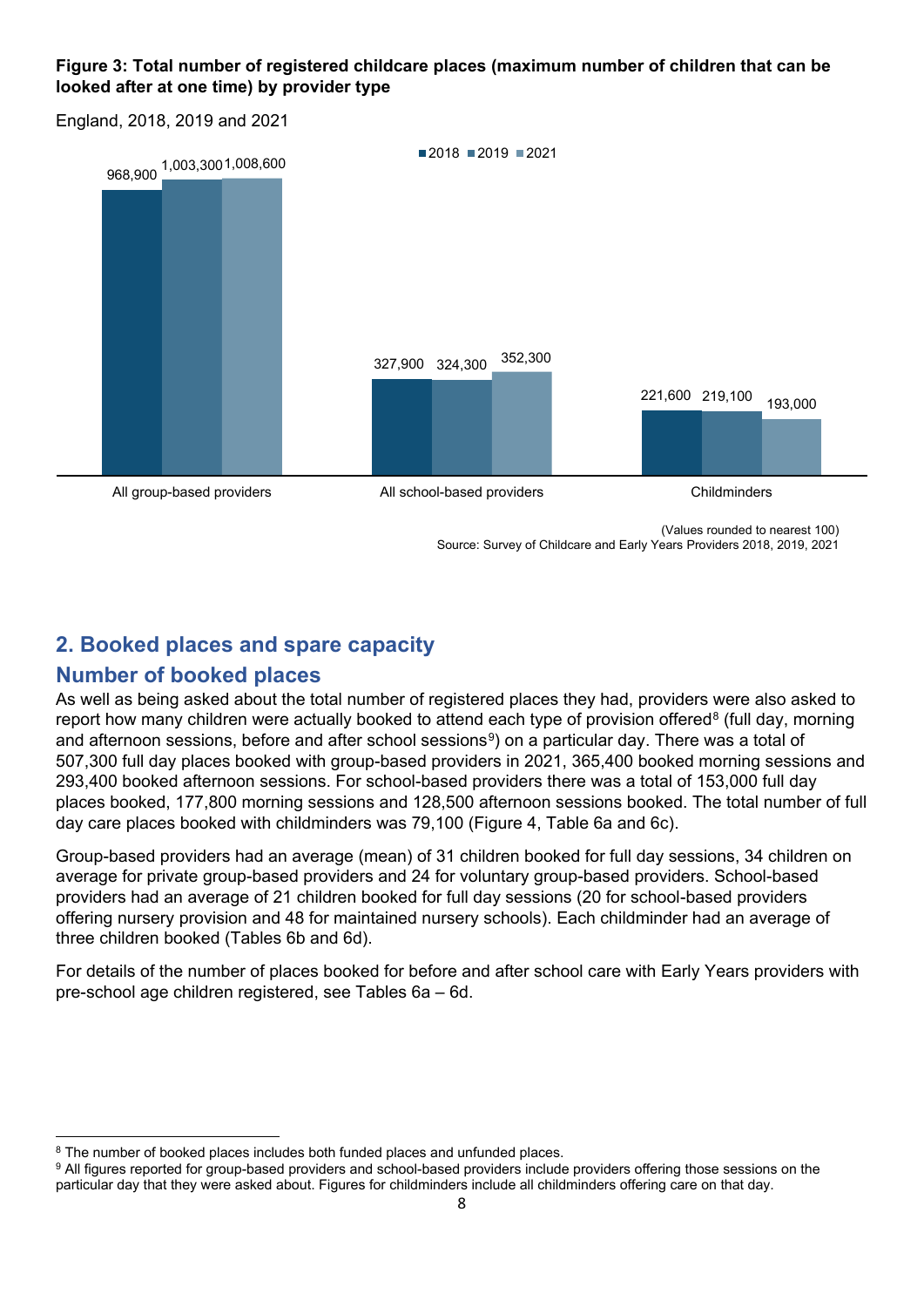#### **Figure 4: Total number of booked childcare places (children booked to attend on a given reference day) per provider**

England, 2021



<sup>(</sup>Values rounded to nearest 100) Source: Survey of Childcare and Early Years Providers 2021

### <span id="page-8-0"></span>**Any spare capacity**

Providers were also asked about the number of additional children they would have been willing and able to take on the specified day, over and above those children who were booked, that is the number of spare places they had[10](#page-8-1). Figure 5a and Tables 7a and 7b show that all three provider types had at least some spare capacity on average across the week, meaning they could have taken additional children.

Seven in ten (70%) group-based providers reported having any spare places in their full day provision, with a similar proportion having spare places in their morning sessions (69%). Slightly more providers (74%) had spare places in the afternoons. Private providers were more likely than voluntary providers to have spare capacity (see Table 7b for details).

Six in ten (61%) school-based providers had spare capacity in their full day provision. A similar proportion reported spare capacity in morning sessions (59%) but, as with group-based providers, more school-based providers reported spare places in the afternoons (68%) (Figure 4a, Table 7a). Similar proportions of school-based providers offering nursery provision and maintained nursery schools reported spare capacity.

School-based and group-based providers who had children of pre-school age (0 to 4) registered with their setting were most likely to have spare capacity for their wraparound care compared with full day or

<span id="page-8-1"></span><sup>&</sup>lt;sup>10</sup> Providers were allocated to think about a specified weekday in the previous week, e.g. last Wednesday. Across the whole sample, the day given was randomised to give a representative spread across weekdays.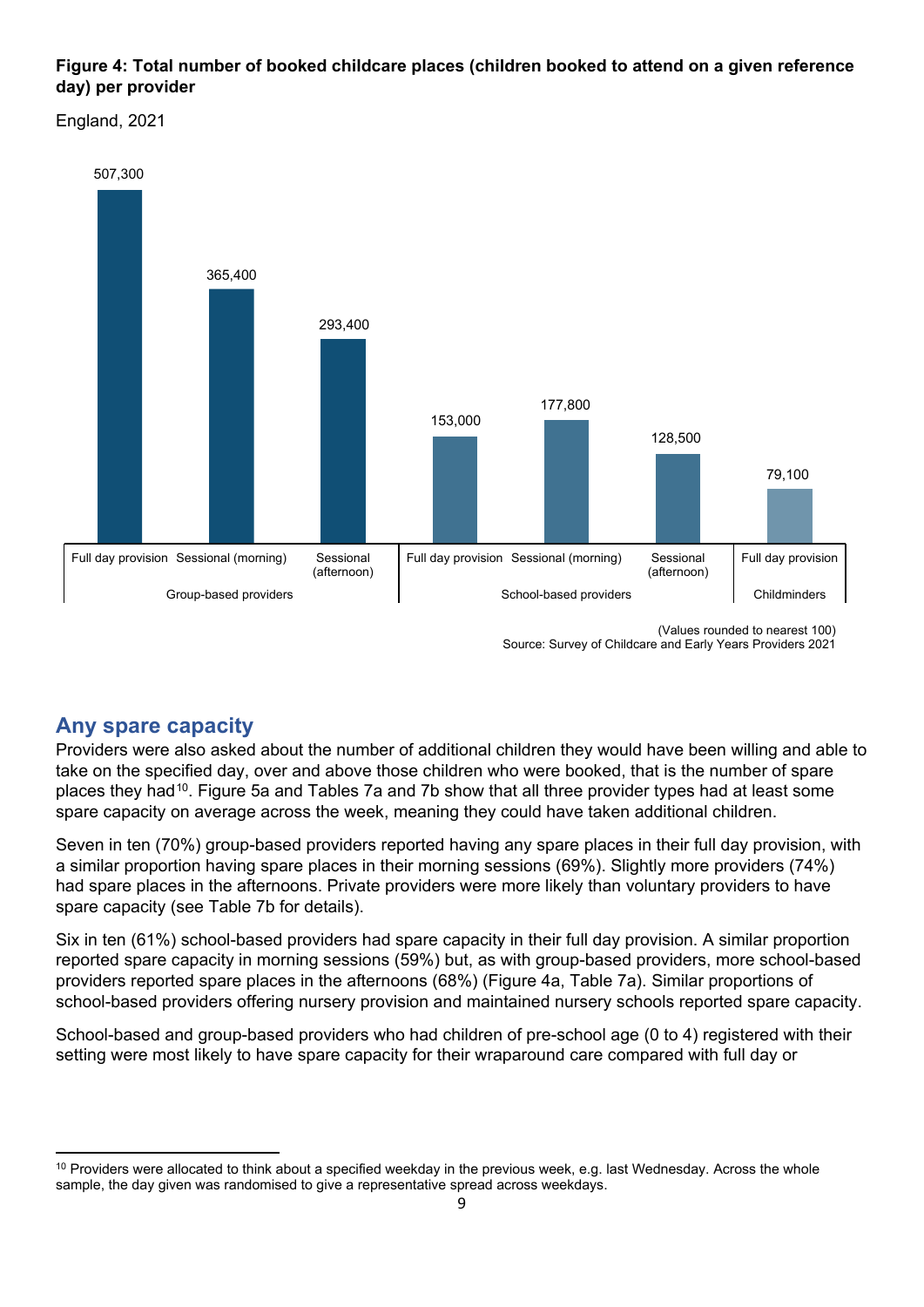sessional care.<sup>[11](#page-9-1)</sup> For full details of spare capacity in before and after school provision please see Tables 7a and 7b.

Almost half of childminders (49%) reported having spare capacity on average across the week (Figure 5a, Table 7b).

#### **Figure 5a: Proportion of providers with any spare capacity by provider type (average across the week)**



England, 2021

### <span id="page-9-0"></span>**Proportion of available places that are spare**

The proportion of available places that are considered 'spare' is calculated as the number of extra children the provider is willing and able to take on, divided by the sum of total children booked plus the number of extra children they were willing and able to take on that particular day. Similar to what was observed for any spare capacity for group-based and school-based providers, wraparound provision also had the highest proportion of available places being spare. This was the case for both group-based and school-based providers (Figure 5b and Tables 8a and 8b).

Focusing on full day and sessional care, group-based and school-based providers both had more spare capacity in the afternoons compared with morning sessions or spaces for full day care. On average across the week, 20% of group-based providers' available full day spaces were spare, 25% of their available morning sessions were spare and 33% of available afternoon sessions were spare. Similar proportions were reported for both private and voluntary group-based providers (See Table 8b for full details).

Similarly, on average across the week 21% of school-based providers' available full day spaces were spare, 19% of available morning sessions were spare and 29% of available afternoon sessions were spare. Maintained nurseries were less likely to have available spaces for their morning and afternoon sessions compared with school-based providers that offer nursery provision (Table 8a).

For childminders, on average 25% of their available places were spare (Figure 5b, Table 8b).

<span id="page-9-1"></span><sup>11</sup> Wraparound provision is defined as childcare provided outside of normal school hours, such as breakfast clubs or after-school care.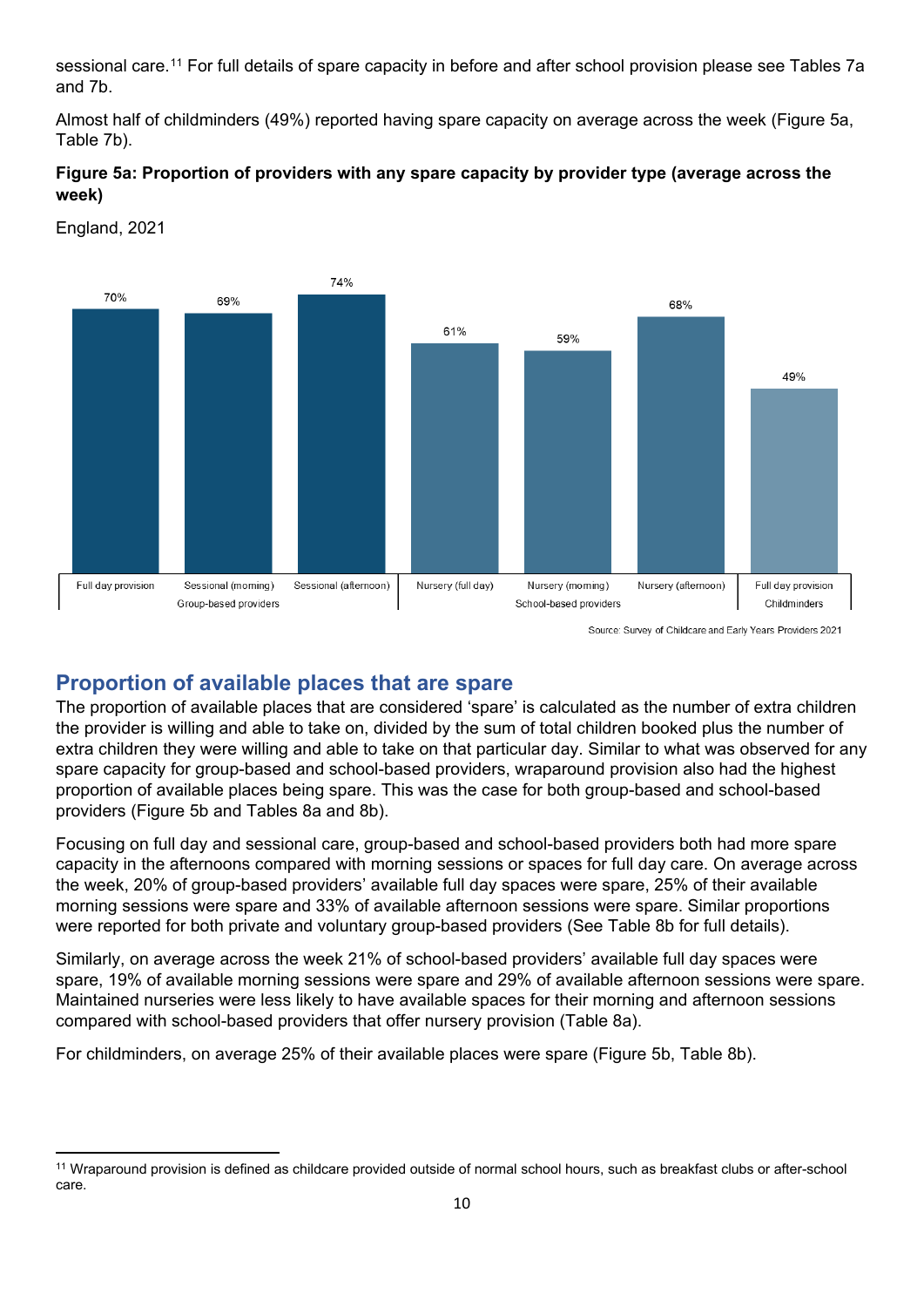### **Figure 5b: Proportion of available places that are spare by provider type (average across the week)**





Looking across both the proportion of providers who had any spare capacity and the proportion of places that were spare, there was no clear pattern to how reported spare capacity varied across the days of the week. See Tables 7a, 7b, 8a, 8b, 10a and 10b for further details of how spare capacity varied by day of the week.

There was variation in spare capacity by region. The pattern varied by type of provision. For full details see Tables 9a and 9b.

### <span id="page-10-0"></span>**3. Workforce**

### <span id="page-10-1"></span>**Paid staff**

In 2021 the total number of paid staff working in childcare and Early Years provision was estimated at  $328,500^{12}$  $328,500^{12}$  $328,500^{12}$  (Table 12c). This is somewhat lower<sup>[13](#page-10-3)</sup> than in 2019 (344,100, Table 12b) but in line with the estimates for 2018 (331,400, Table 12a).[14](#page-10-4)

The average (mean) number of paid staff per Early Years settings remained similar in 2021 compared with 2019 for all provider types. School-based providers on average employed six members of staff, with maintained nurseries having on average 18 paid staff and school-based providers offering nursery provision having five. Group-based providers employed 11 members of staff on average, with private group-based providers employing 12 paid staff and voluntary group-based providers employing nine (Table 14). In 2021 16% childminders employed at least one childminding assistant, similar to 2019 (17%) (Table 15).

Included in the total number of paid staff that make up the Early Years workforce, there were 23,600 temporary staff employed across group-based and school-based providers in 2021. In total, 27% of group-

<span id="page-10-2"></span><sup>&</sup>lt;sup>12</sup> The total number of paid staff excludes apprentices but includes temporary staff, those who were on furlough at the time the survey was conducted and those who were self-isolating.

<span id="page-10-3"></span><sup>&</sup>lt;sup>13</sup> Differences between 2019 and 2021 have not been tested for statistical significance because they are estimated numbers based on known totals.

<span id="page-10-4"></span><sup>14</sup> 2018, 2019 and 2021 numbers quoted in this release exclude providers who did not have any children of pre-school age (0 to 4) currently registered with their setting. The number of staff reported here will therefore be lower than the number of staff reported in the 2019 Official Statistics which included some settings with these characteristics. If providers without any children 0 to 4 are included in the total (as in the 2019 Official Statistics) the estimated number of paid staff across childcare and Early Years providers in England in 2021 is 349,000 (compared with 363,400 in 2019).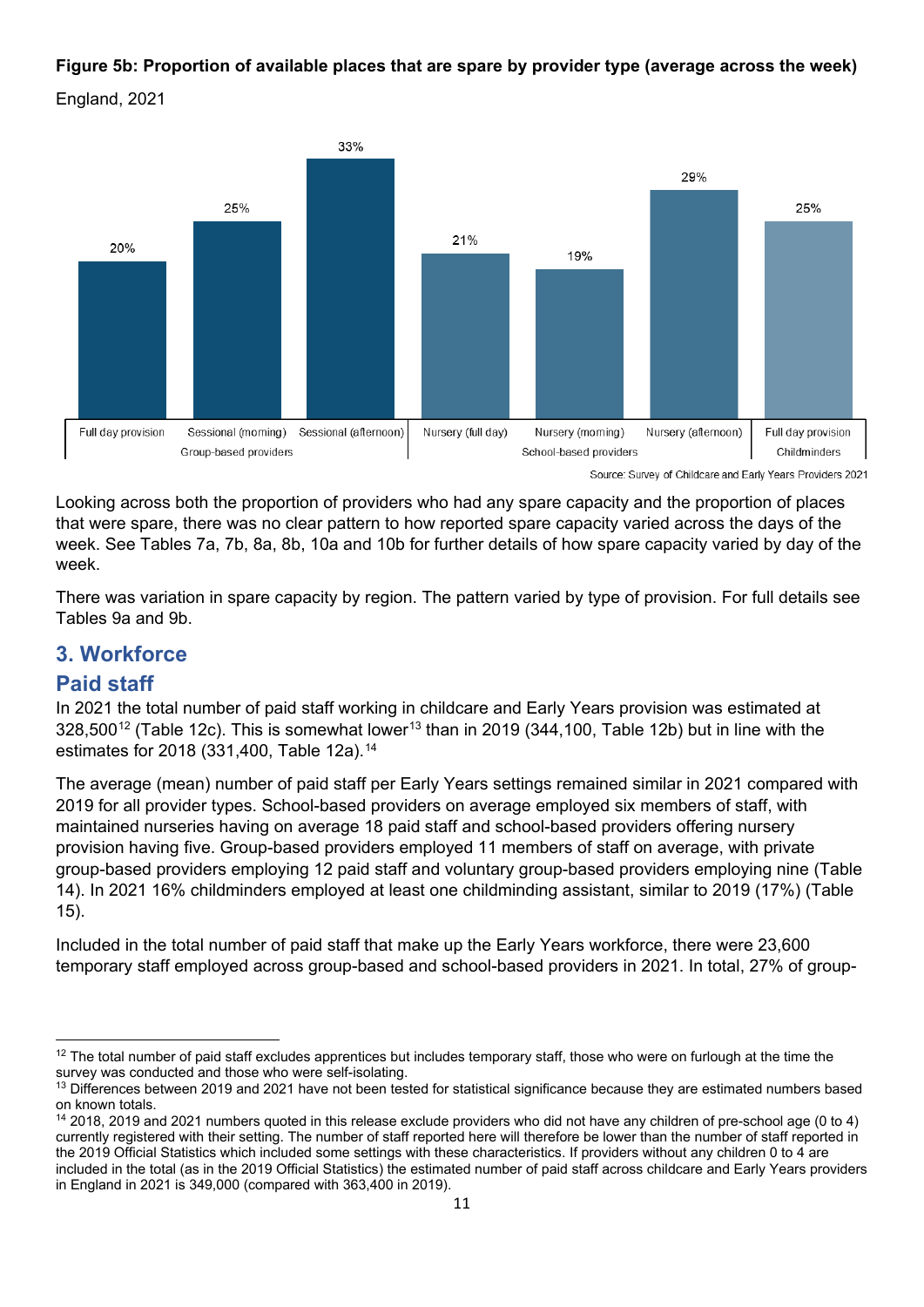based providers and 31% of school-based providers reported that they employed temporary paid staff (Table 23).

For details of group-based and school-based providers' use of unpaid volunteers see Table 24.[15](#page-11-2)

### <span id="page-11-0"></span>**Considering COVID-19: Use of the Coronavirus Job Retention Scheme**

At the time of the 2021 survey the government's Coronavirus Job Retention Scheme (CJRS) was still in operation. This was set up in March 2020 to support workers who were not able to continue employment during the pandemic by allowing employers to claim up to 80% of an employee's salary. Group-based and School-based providers were asked about the number of staff, if any, they had on furlough under the scheme.

Group-based providers reported a total of 3,800 members of staff on full-time furlough and a further 10,200 on part-time furlough. For school-based providers 168 members of staff were on full-time furlough and 78 on part-time furlough[16](#page-11-3) (Table 13). The number of staff reported as being on furlough (both part and fulltime) declined over the course of the fieldwork period and it is likely that the number of staff still on furlough at 30<sup>th</sup> September 2021, when the scheme ended, was less than the figures reported here. It is not known what happened to staff identified as being on furlough once the furlough scheme ended, that is whether they returned to work or left employment in the early years sector.

### <span id="page-11-1"></span>**Age, gender and ethnicity of workforce**

Providers were asked about the age, gender and ethnicity of their paid members of staff.[17](#page-11-4) Data on gender and ethnicity was collected at provider level, whereas data on age was collected at staff level.[18](#page-11-5) 

Twenty-two percent of paid staff employed by group-based providers were under 25 compared with just seven percent of paid staff employed by school-based providers. At the other end of the age distribution, 15% of staff in group-based providers and 24% in school-based providers were 50 or older (Table 21).

All childminders were 25 or over with 39% of childminders aged 50 or over.

The vast majority of paid staff involved in delivering childcare and early years provision were reported by providers to be female. Group-based and school-based providers both reported 97% of paid staff as female whilst 99% of childminders identified as female (Table 19).

The majority of paid staff in the Early Years' workforce were reported to be White British. Group-based providers reported that 82% of their paid staff were White British, with similar proportions reported for school-based providers (84%) and childminders (82%). For both group-based and school-based providers, White Other and Asian were the next most commonly reported ethnicity groups for paid staff, 5% and 6% respectively for group-based providers and 4% and 6% respectively for school-based providers. For childminders the next most commonly reported ethnicity groups were White Other (6%) and Black (5%) (Table 20). The most commonly indicated ethnicity groups for paid staff aligns with the overall population as reported in the 2011 Census data, whereby 81% of people in England and Wales were White British, followed by Asian  $(8\%)$  Other White  $(4\%)$  and Black  $(3\%)^{19}$ .

<span id="page-11-2"></span><sup>&</sup>lt;sup>15</sup> Unpaid volunteers are not counted in the figures quoted for the number of paid staff in the Early Years' workforce.  $16$  Includes only those providers who indicated they employed at least one paid member of staff.

<span id="page-11-5"></span><span id="page-11-4"></span><span id="page-11-3"></span> $17$  Figures reported exclude apprentices.<br> $18$  Most of the information collected in the Survey of Childcare and Early Years Providers relates to the provider. This includes the number of staff each provider had of different genders/ethnicities. However, a small amount of data – relating to staff age, hours worked, pay and qualifications – was collected about individual staff members employed by each provider. This was to enable analysis of how pay and conditions varied by the age and qualifications of staff members. More information on how this staff level

<span id="page-11-6"></span>data was collected is given in the Technical Report.<br><sup>19</sup> For further information on ethnicity facts and figures in England and Wales, see <u>Population of England and Wales - GOV.UK</u> [Ethnicity facts and figures \(ethnicity-facts-figures.service.gov.uk\)](https://www.ethnicity-facts-figures.service.gov.uk/uk-population-by-ethnicity/national-and-regional-populations/population-of-england-and-wales/latest)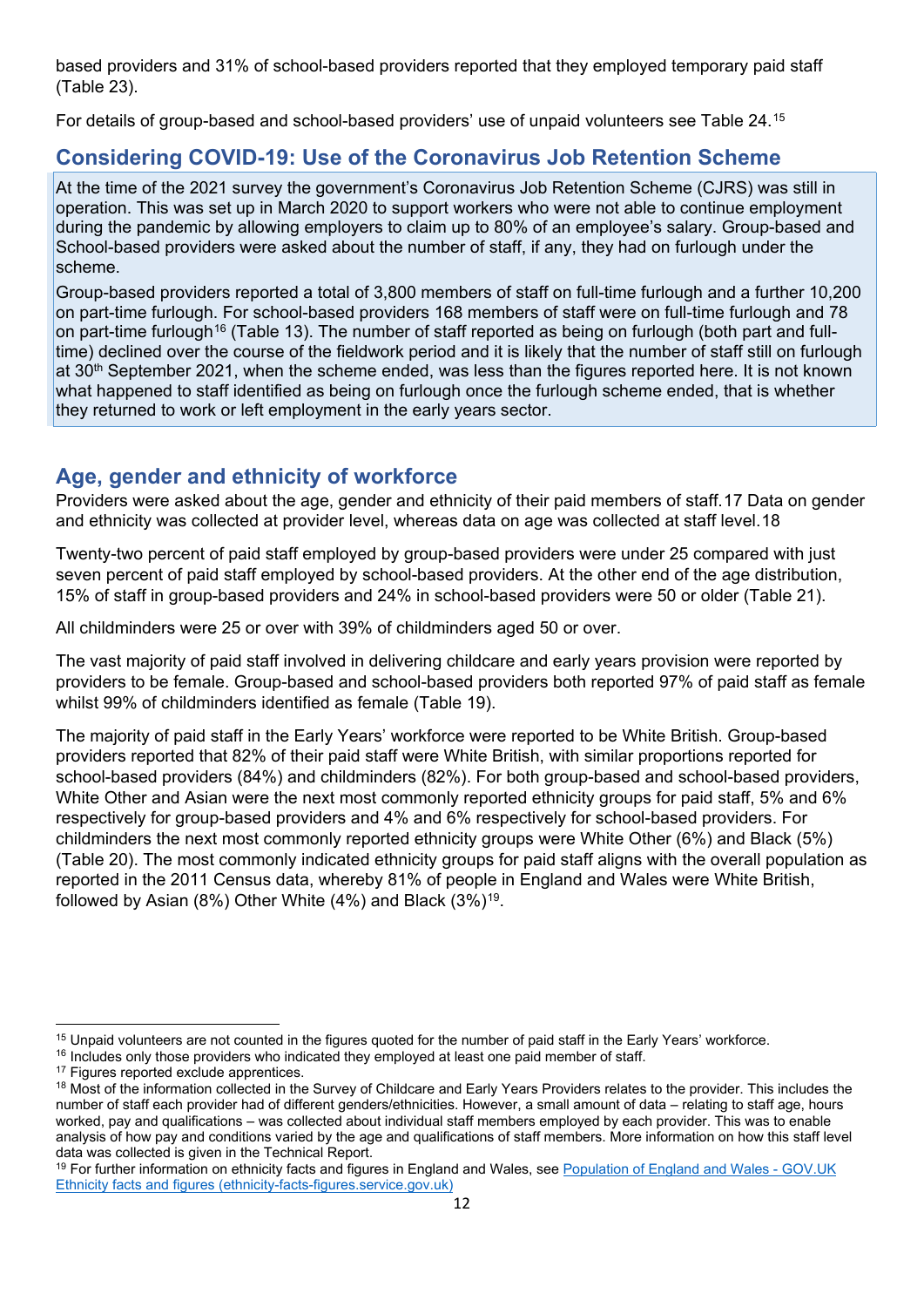### <span id="page-12-0"></span>**Workforce qualifications**

The majority of Early Years staff employed by both school-based (82%) and group-based providers (80%) were reported to be qualified to at least Level 3 (Tables 16e and 16f), consistent with the proportion reported to be qualified to at least this level in 2019 (Figure 6, Tables 16c and 16d).

Almost a third (32%) of staff in school-based settings (34% in those offering nursery provision and 24% in maintained nursery schools) were qualified to degree level (Level 6) in 2021. The comparable figure in 2019 was 33%. A smaller proportion of staff in group-based providers were qualified to Level 6; 11% of staff in group-based settings (the same proportion as in private and voluntary group-based providers) were qualified to this level, similar to 2019 (10%). Figure 6 shows that senior managers in group-based settings and head teachers and Early Years Co-ordinators in school-based settings were more likely than other staff to be qualified to degree level.

Among childminders, in 2021 just under three-quarters (74%) were qualified to at least Level 3 and just under one in ten (9%) were qualified to Level 6. This is similar to 2019 (71% at Level 3 and 10% at Level 6) (Tables 16d and 16f). Among childminding assistants, 35% were qualified to at least Level 3 and three percent to Level 6.

### **Figure 6: Proportion of Early Years staff qualified to Level 3 and Level 6 by job level**



England, 2021

Source: Survey of Childcare and Early Years Providers 2021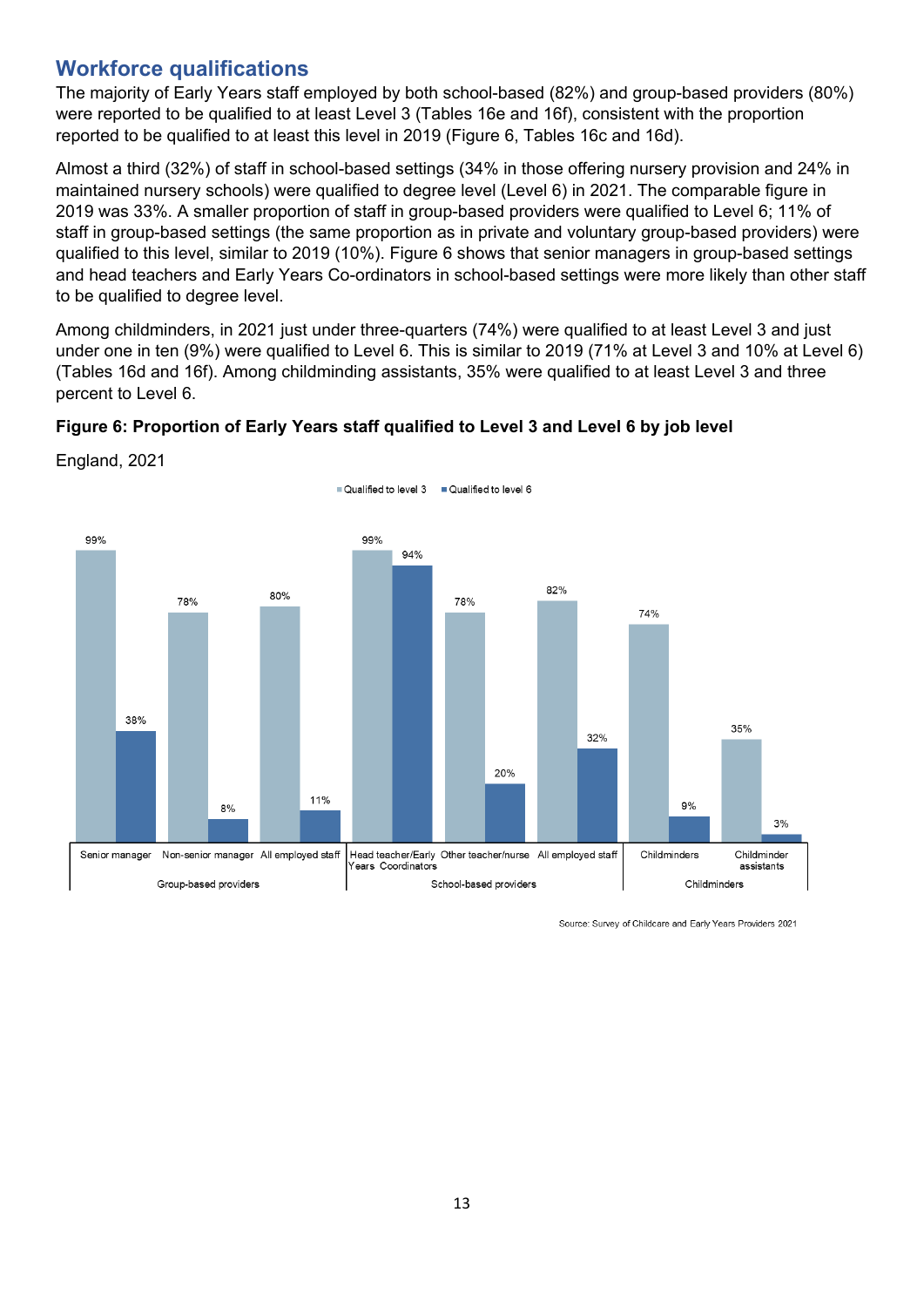### <span id="page-13-0"></span>**Early Years or teaching-related qualifications held by staff**

The 2021 survey asked about the highest Early Years or teaching-related qualifications held by staff.

#### **Level 3 qualifications**

Level 3 qualifications are broadly equivalent to A Levels and practitioners must hold a qualification at this level to be included in ratios specified by the Early Years Foundation Stage Statutory Framework.

#### **Level 6 qualifications**

Level 6 qualifications are degree level and include Early Years Teacher Status (EYTS), Qualified Teacher Status (QTS), Early Years Professional Status (EYPS), and other Early Years related degree level qualifications. Of these, only EYTS, QTS and EYPS enable the holder to count towards the Level 6 staff:child ratios. Early years professionals with any other Level 6 qualification can only work within the Level 3 staff:child ratios.

Just over a third (38%) of staff in group-based providers whose highest level of qualification was level 3 also held the Early Years Educator qualification. A similar proportion of staff qualified to Level 3 with the Early Years Educator qualification was reported in school-based providers (41%) and childminder settings (38%). There appears to have been growing uptake of the qualification since it was introduced in 2014. For both group-based and school-based providers the proportion with the Early Years qualification had significantly increased since 2019 (from 27% and 34% respectively, see Table 17).

Group-based providers reported that, of their staff holding Level 6 qualifications, 57% held an Early Years Degree, 27% Qualified Teachers Status, 25% Early Years Professional and 19% Early Years Teacher status. In school-based providers, 83% of staff had Qualified Teacher Status, 18% an Early Years Degree, 18% had Early Years Teacher Status and 10% Early Years Professional (Table 18).

### <span id="page-13-1"></span>**Apprentices**

Group-based and school-based providers were asked about any apprentices they employed, as well as how many of them were on Level 2 and Level 3 apprenticeships, that is working towards Level 2 and Level 3 qualifications.[20](#page-13-4) Four in ten (40%) group-based providers and 11% of school-based providers employed apprentices. It was more common for private group-based providers (51%) to employ apprentices compared with voluntary group-based providers (21%). There were an estimated 17,400 apprentices working in group-based provider settings and 1,300 working in school-based provider settings in 2021 (Table 25). Two thirds of apprentices in group-based settings (66%) were on a Level 2 apprenticeship (i.e. working towards a Level 2 qualification) along with 61% of apprentices in school-based settings. The remainder of apprentices were working towards a Level 3 qualification. For full details please see Table 26.

### <span id="page-13-3"></span><span id="page-13-2"></span>**Staff pay National Living Wage**

From 1<sup>st</sup> April 2016 the government introduced a new mandatory National Living Wage (NLW). From 1<sup>st</sup> April 2021 the age limit for receiving the highest rate was reduced from 25 to 23. For workers aged 23 and over, the NLW as at April 2021 was £8.91. There are lower rates for young workers and apprentices<sup>21</sup>.

<span id="page-13-4"></span><sup>&</sup>lt;sup>20</sup> Apprentices are not counted in the figures quoted for the number of paid staff in the Early Years' workforce.

<span id="page-13-5"></span><sup>&</sup>lt;sup>21</sup> For more information on NLW and minimum wage rates, see National Minimum Wage and National Living Wage rates - GOV.UK [\(www.gov.uk\)](https://www.gov.uk/national-minimum-wage-rates)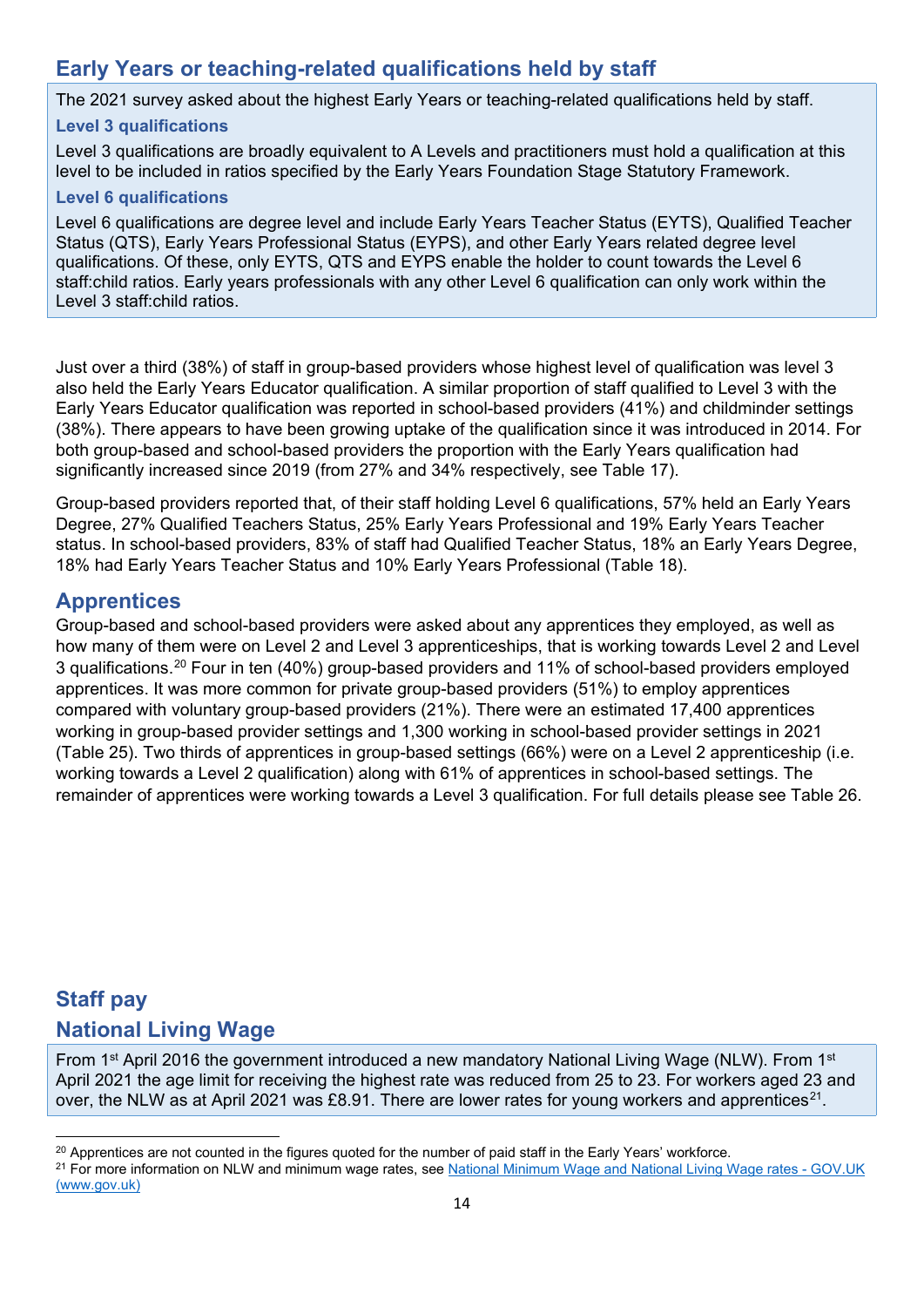Almost a fifth (18%) of group-based provider staff aged 23 and over received less than the National Living Wage (NLW). Just over one in ten (12%) school-based provider staff received less than the NLW. Among childminder assistants, almost half (48%) earned less than the NLW (Table 22).

### <span id="page-14-0"></span>**4. Staff to child ratios**

#### **Staff to child ratios**

The Statutory Framework for the Early Years Foundation stage<sup>[22](#page-14-3)</sup> sets out the required staff to child ratios in Early Years and Childcare settings.

#### *For children aged under two*

There must be at least one member of staff for every three children. At least one member of staff must hold an approved level 3 qualification, at least half of all other staff must hold an approved level 2 qualification.

#### *For children aged two*

There must be at least one member of staff for every four children. At least one member of staff must hold an approved level 3 qualification, at least half of all other staff must hold an approved level 2 qualification.

#### *For children aged three to four*

If a person with an approved level 6 qualification is working directly with the children; there must be at least one member of staff for every 13 children.

If a person with an approved level 6 qualification is not working directly with the children; there must be at least one member of staff for every 8 children.

Group-based and school-based providers were asked to report their average staff to child ratio<sup>[23](#page-14-4)</sup> for children aged under two years old, children aged two years and those aged three to four years. The majority of providers were operating at the statutory ratio for each age group (see Tables 27 to 29 for a full break down by provider type).

The majority of providers reported that they were working to the required staff to child ratios for each age group. Some providers reported staff:child ratios which were more generous than the statutory minimum i.e., with fewer children per member of staff. Among group-based providers, 11% reported a staff:child ratio less than 1:3 for under twos, 22% reported a ratio of less than 1:4 for 2 year olds and 39% reported a ratio less than 1:8 for three and four year olds. Among school-based providers, 33% of settings reported staff:child ratios of less than1:8 for 3 and 4 year olds.

### <span id="page-14-1"></span>**5. The cost of providing childcare**

### <span id="page-14-2"></span>**Costs of provision**

Table 30 outlines the average annual cost of providing childcare for each provider type, as reported in the 2021 survey. For both group-based and school-based providers, the largest proportion of total outgoings was spent on staff costs, including wages, National Insurance payments and pension contributions. Staff costs accounted for 74% of total costs for group-based providers and 82% of total costs for school-based providers (Table 31).

Childminder costs were reported differently to those of group-based and school-based providers and so cannot be compared directly with costs for other providers. Staff costs only included payment for employees rather than for the childminders themselves. Only 16% of childminders employed a childminding assistant and staff costs accounted for only 10% of total costs on average. Childminder costs also did not

<span id="page-14-3"></span><sup>&</sup>lt;sup>22</sup> For more information on childcare ratios please visit: Early years foundation stage (EYFS) statutory framework - GOV.UK (www.gov.uk)

<span id="page-14-4"></span> $23$  Staff:child ratios as reported on the specified day providers were allocated to think about when completing the survey. This was a specified weekday from the previous week, e.g. last Wednesday. They were asked about a randomly sampled day of the week to give a representative spread of responses across weekdays.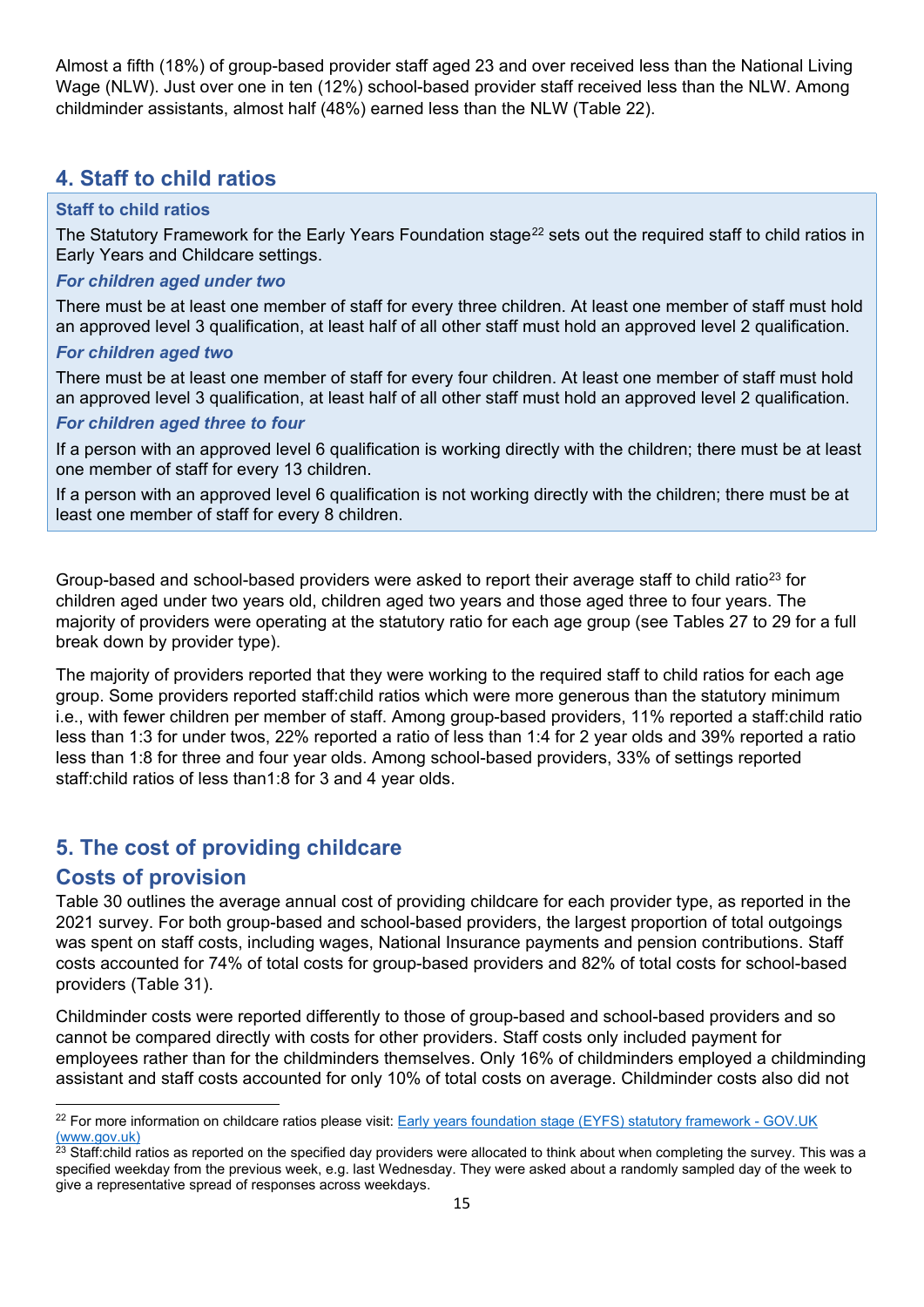include rent or mortgage costs. This means that other costs make up a higher proportion of total costs for childminders compared with school-based and group-based providers. For childminders the highest financial outgoing, accounting for 38% of total costs, was food costs such as meals, snacks and refreshments.

### <span id="page-15-0"></span>**Fees**

Among group-based providers, 41% had increased their fees for any age group in the last 12 months. Increased fees were more likely amongst private group-based providers (47%) than voluntary group-based providers (31%). A smaller proportion of school-based providers (13%) increased their fees for any age group in the last 12 months. For childminders 18% increased their fees in the last 12 months for any age group.

Both school-based and group-based providers were most likely to have increased fees for under two year olds (32% of school-based providers and 52% of group-based providers). Fee increases among childminders were more evenly distributed across different age groups (Table 33).

Information on the total amount of income received by providers, from all sources, is available in Table 32.

### <span id="page-15-1"></span>**6. Funded entitlements and Tax-Free Childcare**

#### **Entitlements**

All 3 and 4 year olds in England are entitled to a defined number of hours of free childcare/early education. Some 2 year olds are also eligible to access a defined number of hours of free childcare/early education, for example if their parent or guardian receives certain benefits, or they have a statement of special educational needs $24$ 

#### *15 hours entitlement*

All 3 and 4 year olds, and eligible 2 year olds, are entitled to 570 hours of funded early education or childcare per year. This is usually taken as 15 hours a week for 38 weeks of the year.

#### *30 hours entitlement*

Since September 2017, the funded childcare entitlement for 3 and 4 year olds increased to 30 hours a week for working parents that meet the eligibility criteria. Parents can usually get 30 hours of funded childcare if they (and their partner, if they have one) are in work (or getting parental leave, sick leave or annual leave), and are earning at least the National Minimum Wage or Living Wage for 16 hours a week. Parents may also be eligible if their working pattern or income has temporarily changed because of the coronavirus.

#### *Tax-Free Childcare*

Tax-Free Childcare was introduced in April 2017. Under this scheme, eligible parents<sup>[25](#page-15-3)</sup> open an online childcare account. For every £8 they pay into their account, the government will pay in an additional £2, up to a maximum of £2,000 per child per year (this goes up to £4,000 if a child is disabled). Parents are then able to use the account to pay for childcare costs with a registered provider.

The majority of all provider types were currently offering 30 hours funded childcare to three and four year olds attending their setting; 92% of group-based providers, 76% of school-based providers and 85% of childminders (Figure 7a, Table 34). This proportion has increased significantly for group-based providers (90% in 2019) school-based providers (70% in 2019) and childminders (80% in 2019).

For group-based based providers the proportion offering 30 funded hours was similar for private and voluntary group-based providers (93% compared with 91%). Among school-based providers, maintained

<span id="page-15-2"></span><sup>&</sup>lt;sup>24</sup> For more information on the eligibility criteria see https://www.gov.uk/help-with-childcare-costs/free-childcare-and-education-for-<br>2-to-4-year-olds.

<span id="page-15-3"></span> $25$  For more information on the eligibility criteria see [https://www.gov.uk/help-with-childcare-costs/tax-free-childcare.](https://www.gov.uk/help-with-childcare-costs/tax-free-childcare)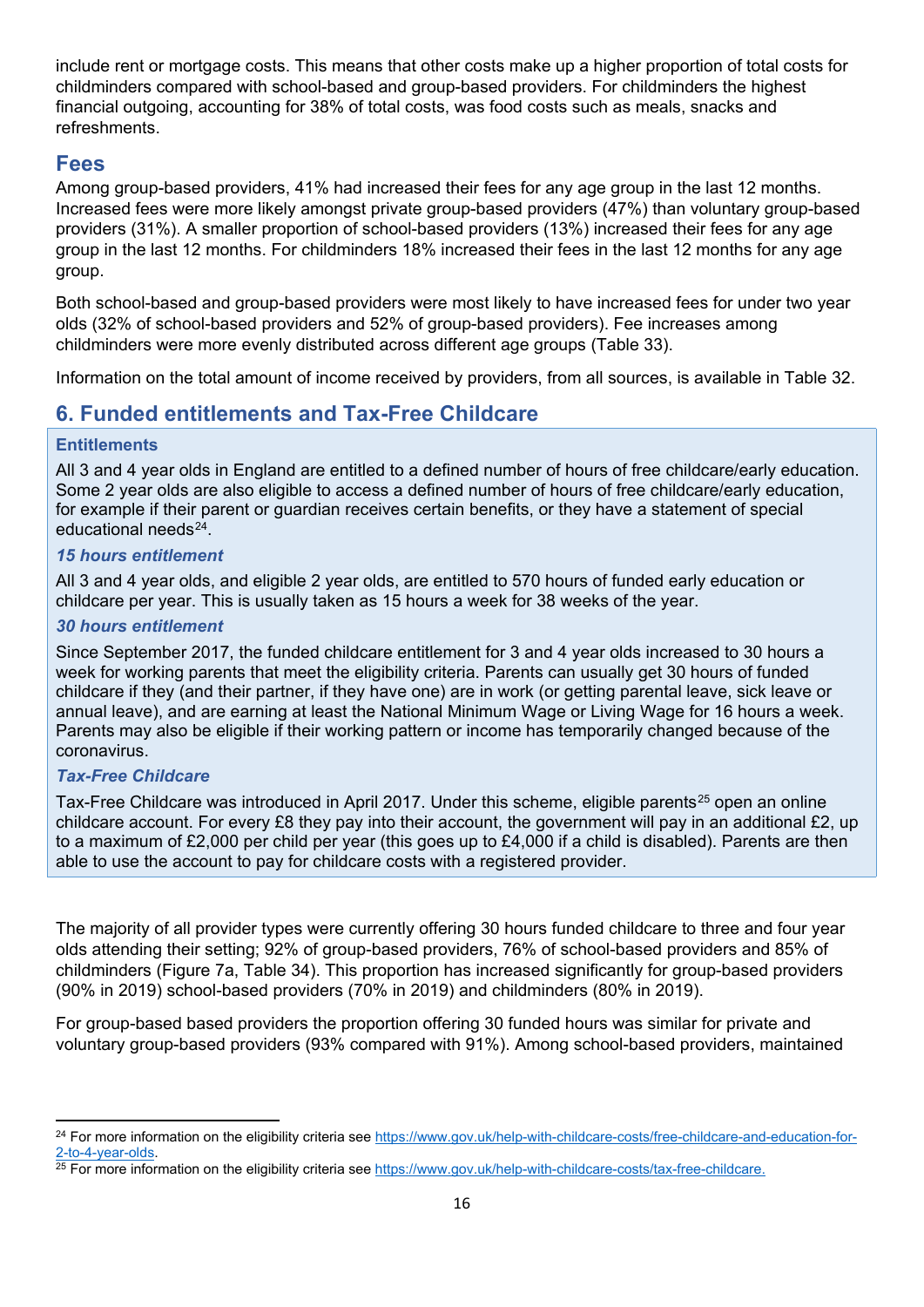nurseries were more likely to offer 30 funded hours (99%) than school-based providers offering nursery provision (75%).

#### **Figure 7a: Proportion of providers currently offering 30 Hours Free Entitlement:**

England, 2018, 2019 and 2021



Source: Survey of Childcare and Early Years Providers 2018, 2019, 2021

The 2021 survey indicates that 90% of group-based providers, 48% of school-based providers and 87% of childminders were signed up to receive Tax-Free Childcare (TFC) payments in 2021 (Figure 7b, Table 35). The proportion of group-based providers and childminders signed up for TFC payments has increased significantly compared with 2019 (when 85% of group-based providers and 76% of childminders were signed up).

Private group-based providers were more likely to be signed up for TFC payments than voluntary groupbased providers (94% and 84%, respectively). Maintained nurseries were more likely to be signed up for TFC payments than school-based providers offering nursery provision (76% vs 46%).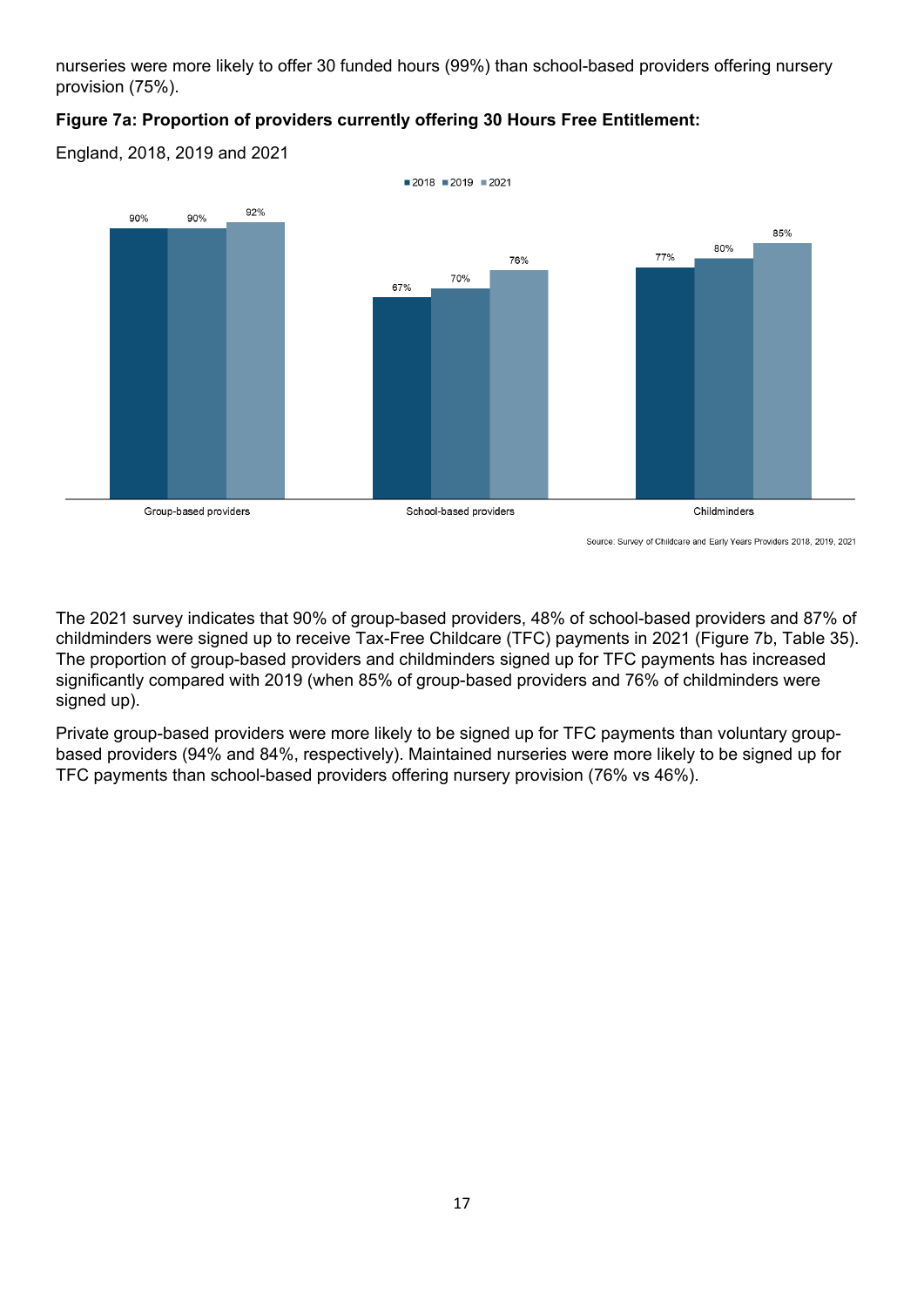#### **Figure 7b: Proportion of providers signed up to receive Tax-Free Childcare payments**

England, 2018, 2019 and 2021



### <span id="page-17-0"></span>**7. Special Educational Needs and Disabilities**

Providers were asked how many of the children registered with their setting had Special Educational Needs or Disabilities (SEND). They were asked to include all such children, including both those with and those without formal support in place, as well as those who were not yet formally diagnosed but who staff had identified as potentially having SEND.

The majority of group-based providers (75%) and school-based providers (77%) and 13% of childminders reported that that they had at least one child with SEND registered with their provision, which includes children with and without formal support in place and those not yet formally diagnosed. (Figure 8, Table 36).

Group-based providers had an average (mean) of three children registered with SEND; private groupbased providers had an average of three and voluntary group-based providers had an average of four. School based providers had an average (mean) of four children registered with SEND, with 100% of responding maintained nursery schools reporting at least one registered child with SEND in their setting, and the average number being 18.[26](#page-17-1) School-based providers offering nursery provision had an average of three registered children with SEND in their setting (Table 37).

#### **Figure 8: Proportion of providers with children with SEND[27](#page-17-2)**

<span id="page-17-1"></span><sup>&</sup>lt;sup>26</sup> It is possible that some non-responding maintained nursery schools do not have children with SEND registered at their setting. These figures are based on a sample of maintained nursery schools who responded to the survey.

<span id="page-17-2"></span><sup>&</sup>lt;sup>27</sup> It is possible that some non-responding maintained nursery schools do not have SEND children registered at their setting. These figures are based on a sample of maintained nursery schools who responded to the survey.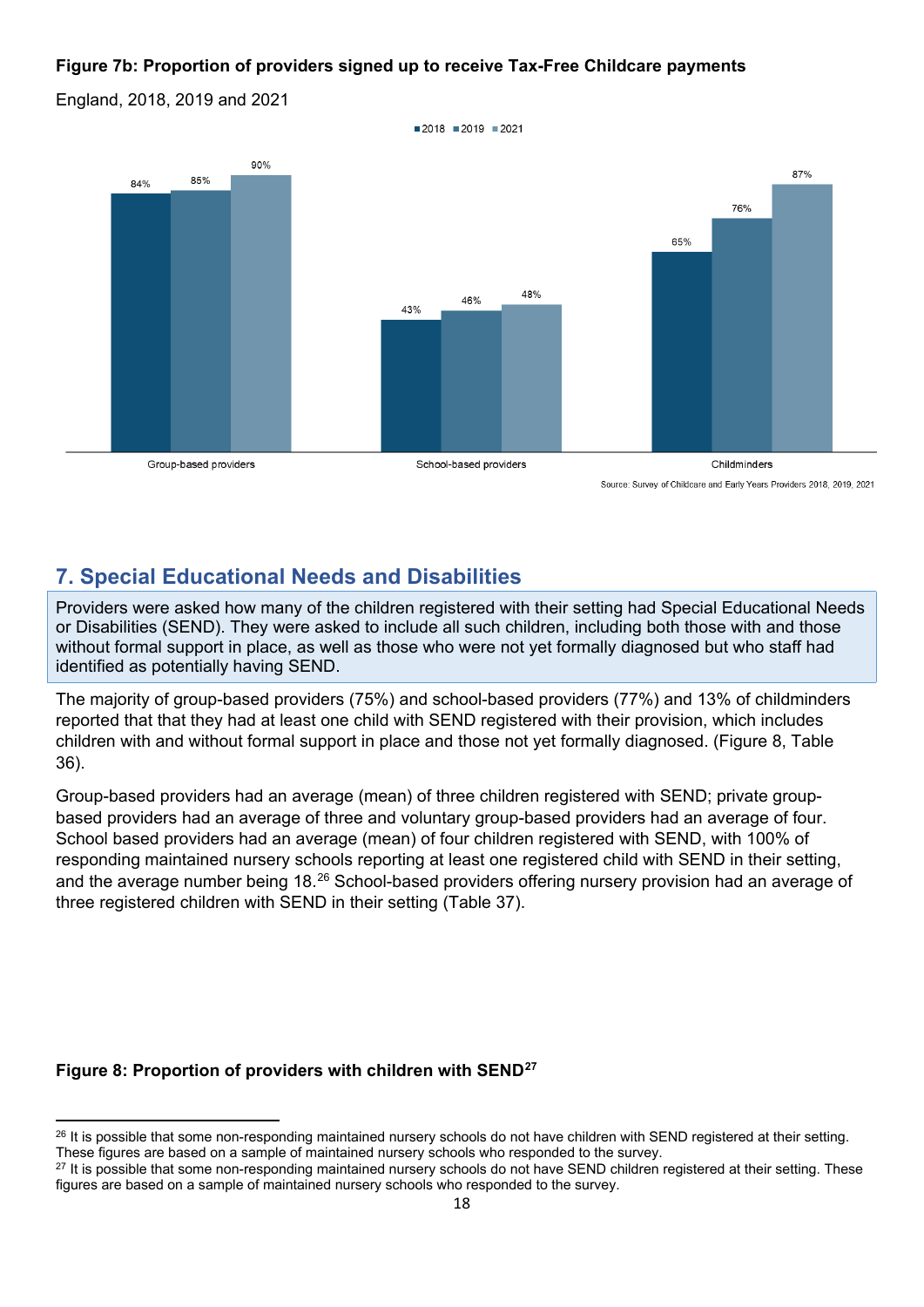

Source: Survey of Childcare and Early Years Providers 2021

### <span id="page-18-0"></span>**Accompanying tables**

The following tables are available in Excel format on the department's statistics website (hyperlink to gov.uk collection):

#### **Main tables**

| Table 1  | Number of providers, 2018, 2019 and 2021                                                                    |
|----------|-------------------------------------------------------------------------------------------------------------|
| Table 2  | Types of care offered by group-based providers                                                              |
| Table 3a | Number of registered places by region (school-based providers)                                              |
| Table 3b | Number of registered places by region (group-based providers and childminders)                              |
| Table 4a | Average number of registered places, 2018, 2019 and 2021 (school-based providers)                           |
| Table 4b | Average number of registered places, 2018, 2019 and 2021 (group-based providers and<br>childminders)        |
| Table 5a | Number of registered places in England, 2018, 2019 and 2021 (school-based providers)                        |
| Table 5b | Number of registered places in England, 2018, 2019 and 2021 (group-based providers and<br>childminders)     |
| Table 6a | Total booked places in England on a reference day (school-based providers)                                  |
| Table 6b | Average number of booked places per provider on a reference day (school-based providers)                    |
| Table 6c | Total booked places in England on a reference day (group-based providers and childminders)                  |
| Table 6d | Average number of booked places per provider on a reference day (group-based providers<br>and childminders) |
| Table 7a | Proportion of providers with any spare capacity by day of the week (school-based providers)                 |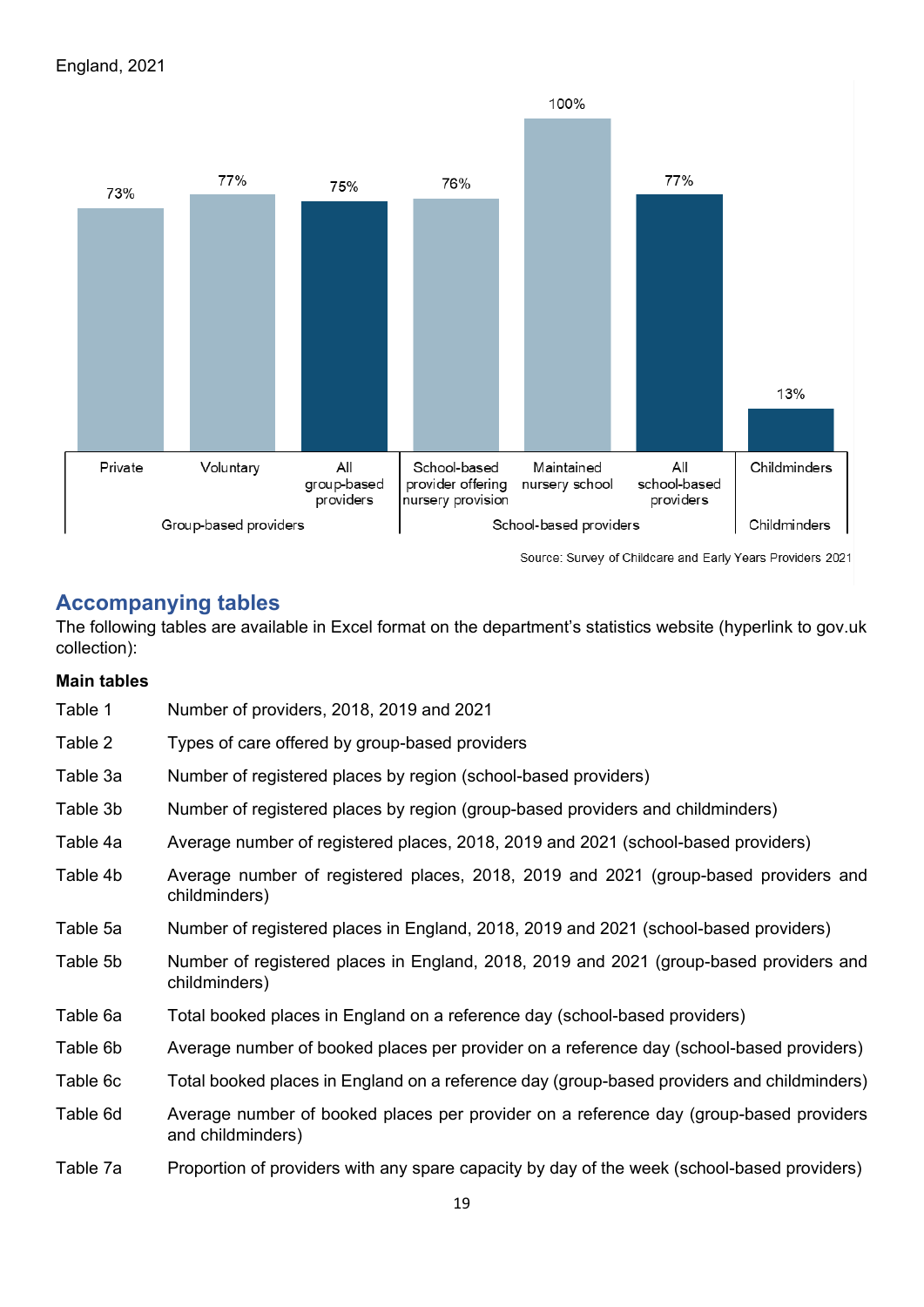- Table 7b Proportion of providers with any spare capacity by day of the week (group-based providers and childminders)
- Table 8a Proportion of available places that are spare capacity by day of the week (school-based providers)
- Table 8b Proportion of available places that are spare capacity by day of the week (group-based providers and childminders)
- Table 9a Proportion of available places that are spare capacity by region (school-based providers)
- Table 9b Proportion of available places that are spare capacity by region (group-based providers and childminders)
- Table 10a Average number of spare places by day of the week (school-based providers)
- Table 10b Average number of spare places by day of the week (group-based providers and childminders)
- Table 11a Total number of spare places by day of the week (school-based providers)
- Table 11b Total number of spare places by day of the week (group-based providers and childminders)
- Table 12a Total number of paid staff by region, 2018
- Table 12b Total number of paid staff by region, 2019
- Table 12c Total number of paid staff by region, 2021
- Table 13 Total number of paid staff on full time and part time furlough
- Table 14 Average number of paid staff in group-based and school-based settings, 2018, 2019 and 2021
- Table 15 Proportion of childminders employing an assistant, 2018, 2019 and 2021
- Table 16a Proportion of staff qualified to different levels (school-based providers), 2018
- Table 16b Proportion of staff qualified to different levels (group-based providers and childminders), 2018
- Table 16c Proportion of staff qualified to different levels (school-based providers), 2019
- Table 16d Proportion of staff qualified to different levels (group-based providers and childminders), 2019
- Table 16e Proportion of staff qualified to different levels (school-based providers), 2021
- Table 16f Proportion of staff qualified to different levels (group-based providers and childminders), 2021
- Table 17 Proportion of staff with highest qualification at level 3 who hold the Early Years Educator qualification, 2018, 2019 and 2021
- Table 18 Proportion of staff with highest qualification at level 6 who hold different level 6 qualifications
- Table 19 Gender of staff as a proportion of Early Years staff
- Table 20 Ethnicity of staff as a proportion of Early Years staff
- Table 21 Proportion of Early Years staff by age group
- Table 22 Proportion of staff aged 23 and over earning below the National Living Wage
- Table 23 Proportion of providers employing temporary staff and number of temporary staff (school based and group-based providers)
- Table 24 Proportion of providers employing volunteers and number of volunteers (school based and group-based providers)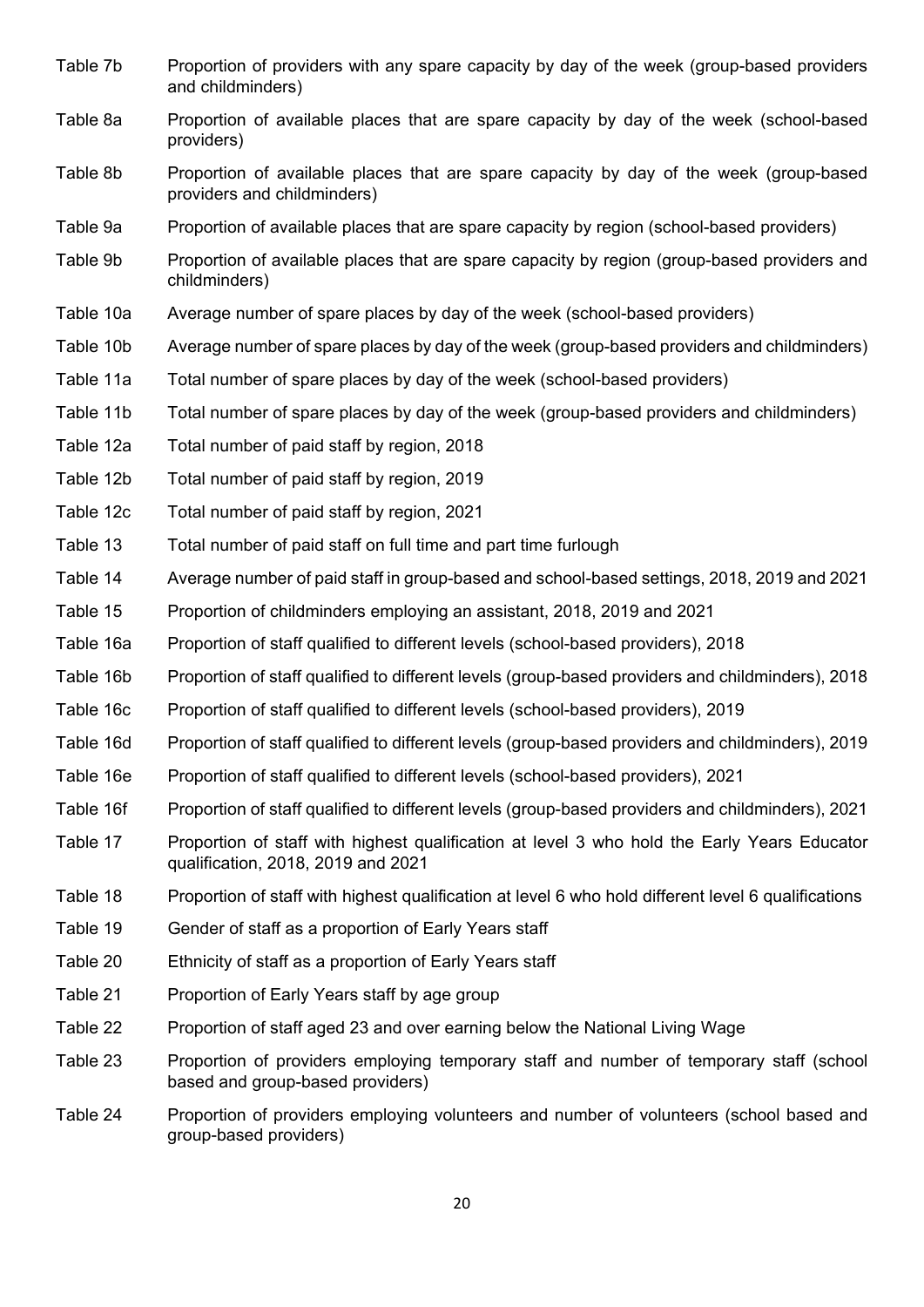- Table 25 Proportion of providers employing apprentices and number of apprentices (school based and group-based providers)
- Table 26 Proportion of apprentices employed on each level of apprenticeship (school based and groupbased providers)
- Table 27 Staff:child ratios for under 2s (group-based providers)
- Table 28 Staff:child ratios for 2 year olds (group-based providers)
- Table 29 Staff:child ratios for 3 to 4 year olds (school-based and group-based providers)
- Table 30 Average annual cost of providing childcare
- Table 31 Breakdown of annual costs of childcare
- Table 32 Average annual income from providing childcare
- Table 33 Proportion of providers increasing fees in the last 12 months
- Table 34 Proportion of providers currently offering 30 hours funded childcare, 2018, 2019 and 2021
- Table 35 Proportion of providers signed up to receive Tax-Free Childcare payments, 2018, 2019 and 2021
- Table 36 Proportion of providers caring for at least one child with SEND
- Table 37 Average number of children with SEND

### <span id="page-20-0"></span>**Further information is available**

Information on places from the January Census collections are also available in the Provision for children under 5 years of age in England statistical release each June. This, and previous releases from the Childcare and Early Years Providers Surveys, can be found here: **<https://www.gov.uk/government/collections/statistics-childcare-and-early-years>**

### <span id="page-20-1"></span>**Official Statistics**

These are Official Statistics and have been produced in line with the Code of Practice for Official Statistics.

This can be broadly interpreted to mean that the statistics:

- meet identified user needs
- are well explained and readily accessible
- are produced according to sound methods
- are managed impartially and objectively in the public interest.

The Department has a set of [statistical policies](http://www.gov.uk/government/publications/standards-for-official-statistics-published-by-the-department-for-education) in line with the Code of Practice for Official Statistics.

### <span id="page-20-2"></span>**Technical information**

A technical report on the Survey of Childcare and Early Years Providers 2021 accompanies this bulletin. This provides further information on the data sources, their coverage and quality and explains the methodology used in producing the data, including how it is validated and processed.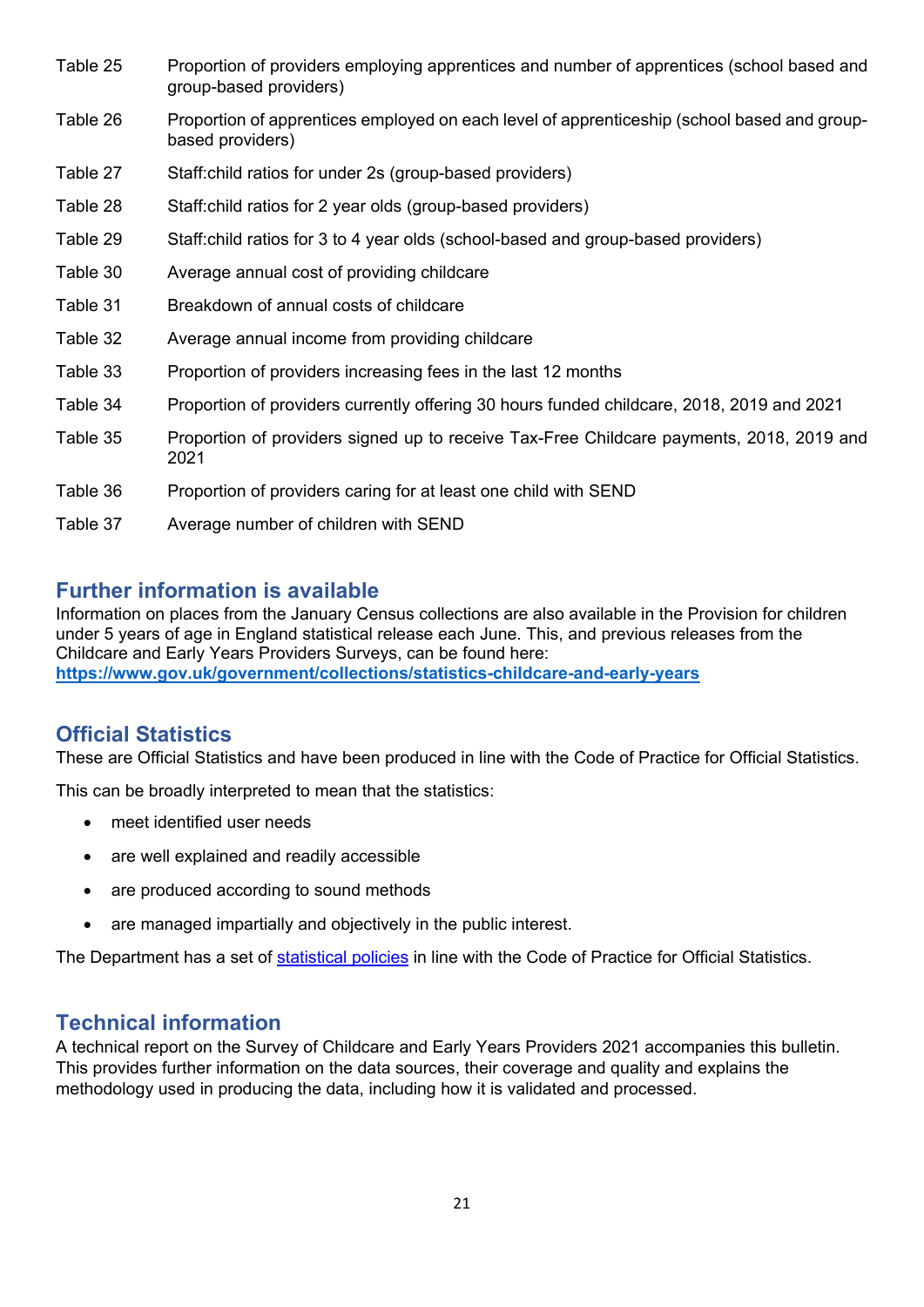### <span id="page-21-0"></span>**Get in touch**

#### <span id="page-21-1"></span>**Media enquiries**

Press Office News Desk, Department for Education, Sanctuary Buildings, Great Smith Street, London SW1P 3BT.

Tel: 020 7783 8300

### <span id="page-21-2"></span>**Other enquiries/feedback**

Harriet Davies, Childcare Markets and Demand Research and Analysis, Early Years and Schools Group, Department for Education, 2 St Paul's Place, 125 Norfolk Street, Sheffield, S1 2FJ

Email: [EY.AnalysisANDResearch@education.gov.uk](mailto:EY.AnalysisANDResearch@education.gov.uk)